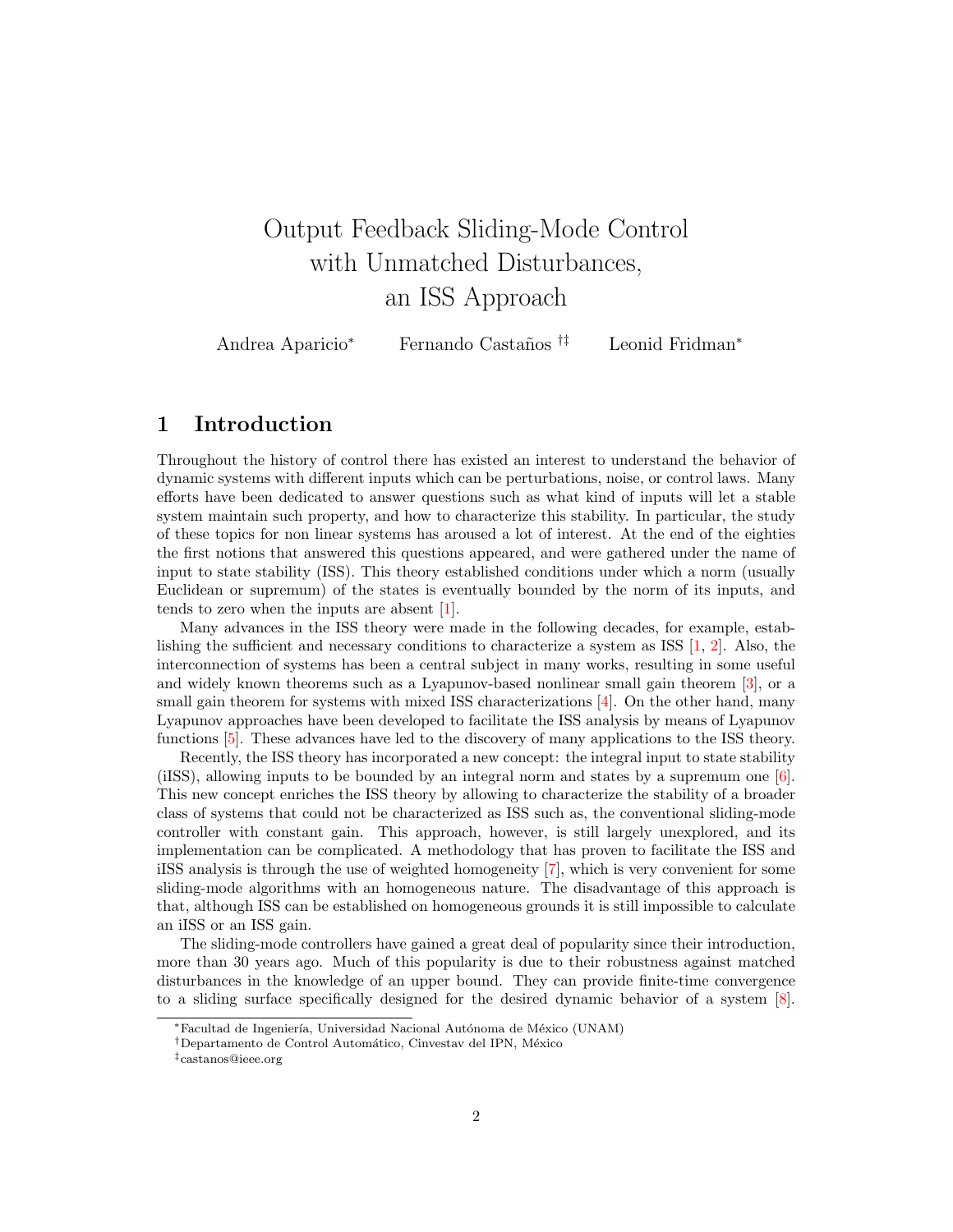The downside in the use of the sliding-mode controllers is that their robustness is severely compromised when a bound for the disturbance acting over the system cannot be known, or when they are unmatched to the control input. Some work has been done in this direction [\[9,](#page-17-8) [10\]](#page-17-9), offering solutions to the unmatched disturbance problem. Another disadvantage of the systems governed by sliding modes is that they may loose their robustness properties when directly connected to other systems, for example, observers.

In the early eighties, regular forms were introduced [\[11,](#page-17-10) [12\]](#page-17-11), and have been widely used as a way of simplifying the selection of sliding manifolds and control laws. These forms offer a simple visualization of system properties, dividing the system in two: a subsystem that contains the control and another subsystem that does not. It is worth mentioning that in order to implement a sliding-mode control on a system in regular form, the complete state must be measured. In the nineties, the backstepping theory developed, and a similar two stage technique that also requires complete knowledge of the state, appeared.

The normal form that appears in [\[13\]](#page-17-12) follows the same idea as the regular forms, in the sense that it separates the system into the part that contains the control input, and the part that does not, but taking into account the case when the system has an output.

A good approach to solving the output feedback problem using a sliding mode controller, combining a norm observer that estimates the norms of the uncertain states, and a time-varying high gain observer that estimates the output derivatives, can be found in [\[14\]](#page-18-0). The goal of the mentioned work is to achieve global tracking of an arbitrary relative degree output, by turning the problem into a regulation one. This work considers a general non-linear system that can be transformed to the normal form. However, the development needs that the zero dynamics are stable a priori and does not consider external disturbances of any kind. Another similar approach that guarantees global stability by combining a high gain observer that takes the output derivative estimation error to a vicinity of the origin, and a rubust exact differentiatior that takes the error to zero, through a hybrid design that switches between the two, was presented in [\[15\]](#page-18-1). This work also avoids the peaking phenomena but the same assumptions on the stability of the zero dynamics are required and, again, the uncertainties considered are only state dependent and not external. Both of these results use ISS tools to guarantee the stability, proving this property for the tarcking error dynamics, although the ISS behaviour of the zero dynamics with respect to the rest of the the state is only assumed to exist. Another hybrid scheme, similar to the work mentioned above, was introduced in [\[16\]](#page-18-2) for SISO systems, this time switching between a lead filter when the error is far from the origin, and the robust exact differenciator when the error is inside a neighborhood of the origin. This approach was recently extended to MIMO systems in [\[17\]](#page-18-3). In both of the latter papers ISS tools are also used to proove the stability of the tracking and the estimation error dynamics. Once these two new dynamic systems are prooved ISS with respect to each other, a small gain analysis is used to proove the stability of the closed loop. Unfortunately, the asumptions on the stability of the zero dynamics are maintained and, eventhough these two works consider external disturbances, the scheme only supports matched ones and requires the knowledge of an upper bound for them. These known results establish very useful methodologies to overcome the relative degree problem by achieving an exact estimation of the output derivatives in order to construct a relative degree one sliding variable, but leave open the problem of controlling a possibly unstable zero dynamics and the handling of unmatched disturbances. The central focus of the present work is to solve the problem of virtually controlling a possibly unstable zero dynamics, affected by unmatched disturbaces, for a system in a special case of the normal form and, at the same time, ensuring that the complete state trajectories of the system, also affected by matched disturbances, remain in a neigbhood of the origin, using a conventional sliding-mode controller.

One of the main contributions of [\[9\]](#page-17-8) is the introduction of an output-based regular form for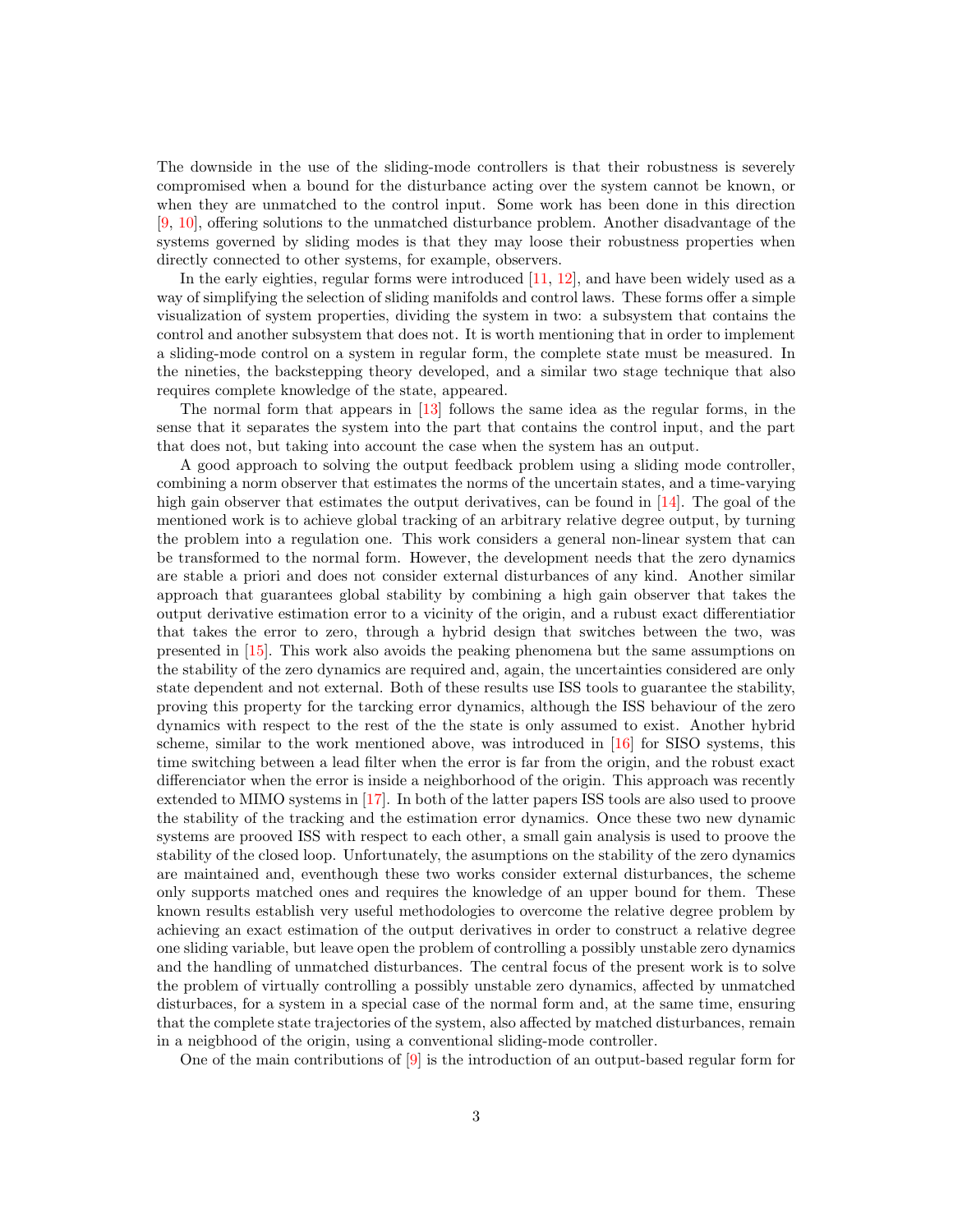a system with an output of relative degree one. This output-based regular form was generalized for arbitrary relative degree in [\[18\]](#page-18-4). In the present work we introduce a state transformation capable of transforming the state into an output normal form, in which the input of the zero dynamics is the measured output only,and not a function of the output and its derivatives, as usual. It is also shown that the new subsystems are controllable and observable if the original system.

This work is motivated by the interest of studying the conditions under which a system governed by sliding-mode controllers can show an ISS behavior, and the characterization of this property. This would allow to calculate ISS gains of the system with respect to matched and unmatched disturbances with unknown bounds, and also be useful in the analysis of interconnections with other systems. In this paper we perform such analysis for a system governed by a conventional sliding-mode controller. The main contribution of this article is the ISS Lyapunov-based analysis of a system with an arbitrary relative degree output and unstable zero dynamics, governed by a conventional sliding-mode controller with an added linear term. This analysis leads to the introduction of a control law, and conditions for its gains that guarantee global convergence to a neighborhood of the origin of the trajectories of a system with unmatched disturbances.

The development of the work is presented in various stages and the paper is organized as follows: Section [2](#page-2-0) presents a simple motivational example that shows the advantages of adding the above linear term to a discontinuous controller. In Section [4](#page-4-0) an output-based normal form is introduced, which is a special case of the classical normal form. A state transformation that takes a linear system, without loss of generality, to this output normal form is provided. In section [5](#page-5-0) a controllable and observable reduced order system, which contains the unmeasurable part of the state is presented. Section [6](#page-7-0) proposes, for the unmeasurable state, i.e., the zero dynamics, the construction of an observer and a dynamic virtual control law that stabilizes it. The stability proof is done by an ISS-Lyapunov based analysis. In Section [7](#page-8-0) a sliding surface and a discontinuous control law with an added linear term that enforces the sliding mode are defined, which ensures the global stability of a system of arbitrary relative degree, with only output information available, and matched and unmatched disturbances. The mentioned combination of a discontinuous control and a linear term is the key feature that allows to ensure the global convergence, as is shown in the following motivational example of the behavior of a system in the presence of a growing input.

#### <span id="page-2-0"></span>2 Motivational Example

It was mentioned in the previous section that the main idea behind studying a system governed by a sliding-mode controller via an ISS approach is to add a linear term to this controller. In order to illustrate the advantages of adding such term, the following motivational example is presented.

Consider the system

<span id="page-2-1"></span>
$$
\dot{x} = u + w , \quad x(0) = 0,
$$
 (1)

where  $x$  is the state variable,  $u$  is the control input, and  $w$  is a growing disturbance.

Figure [1](#page-3-0) illustrates the behavior of the trajectories of system [\(1\)](#page-2-1) when the control input is defined as  $u = -x$  (continuous line),  $u = -\text{sign}(x)$  (dotted line), and  $u = -x - \text{sign}(x)$ (dashed line), as the input w grows. When the control is simply a linear function of the state, the ultimate bound on the state starts to grow as soon as the disturbance is different from zero. In the second case, when the control is only a discontinuous function of the state, it is capable of forcing the trajectories to the origin for some values of the perturbation, but once it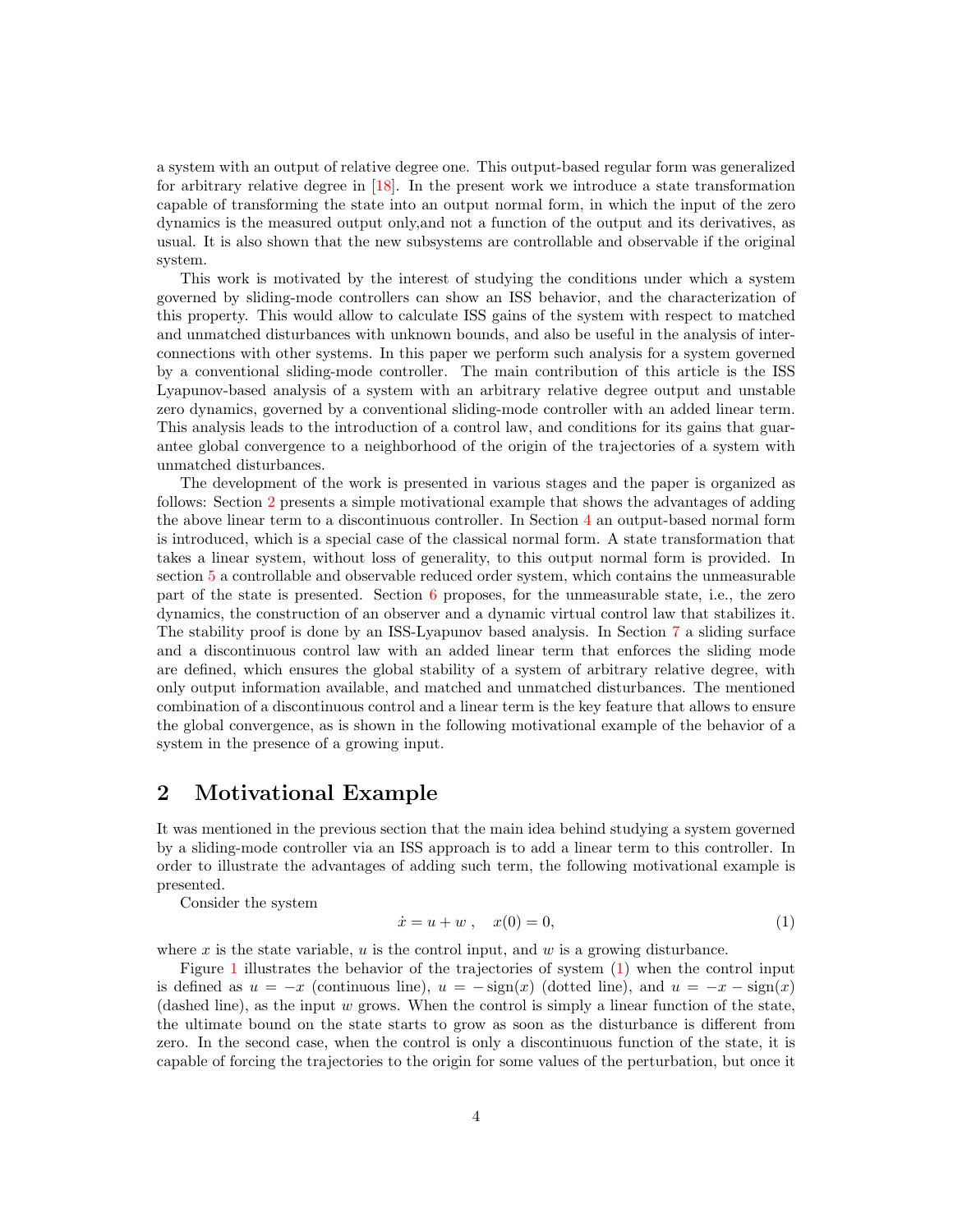

<span id="page-3-0"></span>Figure 1: Behavior of the trajectories of  $x$  in the presence of a growing input  $w$  with different control laws.

surpasses a certain level (equal to one in our example), the trajectories growing unboundedly. On the other hand, when the conventional sliding-mode controller is combined with the linear term, the trajectories can remain at the origin for some values of the disturbance, and then the ultimate bounded grows with the perturbation.

#### 3 Problem Statement

Consider a system

<span id="page-3-2"></span><span id="page-3-1"></span>
$$
\begin{aligned} \dot{x} &= Ax + Bv + Dw \\ y &= Cx, \end{aligned} \tag{2}
$$

where  $x \in \mathbb{R}^n$  is the state,  $v \in \mathbb{R}$  is the control input,  $y \in \mathbb{R}$  is the measured output, and  $w \in \mathbb{R}^q$ is a bounded disturbance. For simplicity, the SISO case is considered, but all the calculations can also be done for the MIMO case. It is clear that if system [\(2\)](#page-3-1) is of dimension  $n > 1$ , being y of dimension one, there is part of the state that cannot be recovered by purely algebraic means.

For system [\(2\)](#page-3-1) the following assumption is made:

**Assumption 1** The output y has a relative degree  $r$  with respect to the control input  $u$ , and  $r_w$  with respect to the disturbance w, and they satisfy  $r \leq r_w \leq n$ .

This assumption indicates that system [\(2\)](#page-3-1) may have a zero dynamics, i.e. some internal dynamics that are present when the output y and its r successive derivatives are equal to zero. It also indicates that system [\(2\)](#page-3-1) has matched disturbances (those that appear in the state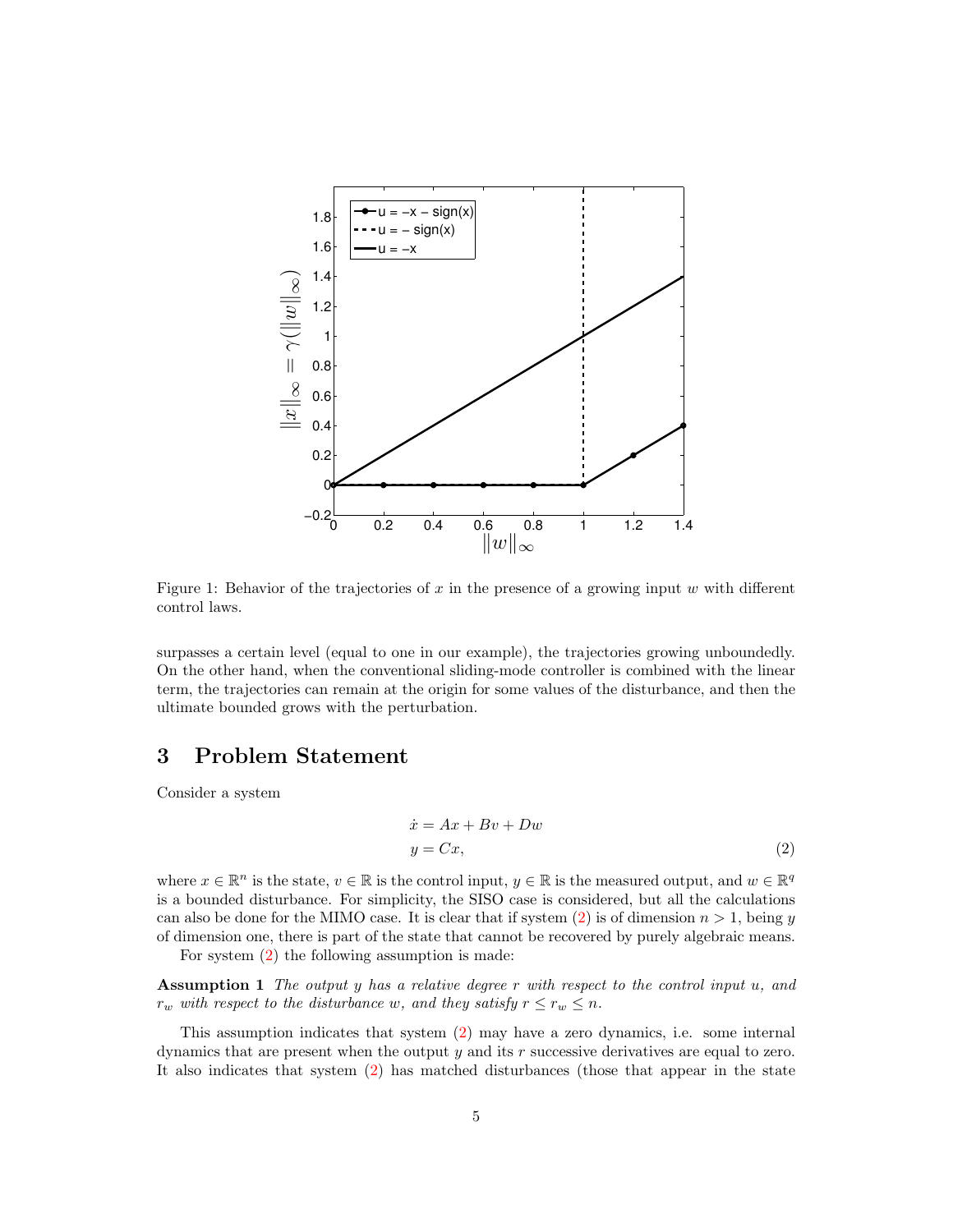equations associated to the control input), and also unmatched disturbances that affect only the mentioned zero dynamics and no other state equations in the system.

This paper addresses the problem of finding a control law, and conditions for its gains, such that the trajectories of system [\(2\)](#page-3-1) can be globally and asymptotically taken to the origin, despite the magnitude of the initial conditions, in absence of disturbances. In presence of disturbances the trajectories should globally converge to a vicinity of the origin . This control law is a conventional sliding mode controller with an added linear term. This choice of controller allows to explicitly calculate gain functions relating the magnitude of the disturbances to the magnitude of the system states. The design will be carried out in various stages, presenting various preliminary results in different lemmas, which will be condensed into one main theorem at the end of the paper.

#### <span id="page-4-0"></span>4 Output Normal Form and Linear Transformations

The utility of using state transformations that allow to represent system states in a particular form has been exploited throughout the history of system's theory. In Section [1](#page-0-0) two of these forms were mentioned: the classical regular form  $[12]$ , which facilitates the sliding surface design, and the normal form [\[13\]](#page-17-12), which allows to clearly visualize the zero dynamics of a system. In this section, a transformation that permits, without loss of generality, to represent a system in a form which will be referred to as Output Normal Form (ONF) is introduced. This form inherits some properties of the aforementioned forms, in the sense that it separates the system dynamics in two: the part that represents the zero dynamics, and the rest. In [\[18\]](#page-18-4) a linear version of the transformation of [\[13\]](#page-17-12) to a normal form was introduced, which for a linear system [\(2\)](#page-3-1) is

<span id="page-4-1"></span>
$$
\dot{\bar{\xi}} = \bar{A}_{\xi}\bar{\xi} + \bar{E}_{\xi}\bar{z} + \bar{D}_{\xi}w_{\xi}
$$
\n
$$
\dot{\bar{z}}_1 = \bar{z}_2
$$
\n
$$
\vdots
$$
\n
$$
\dot{\bar{z}}_{r-1} = \bar{z}_r
$$
\n
$$
\dot{\bar{z}}_r = \bar{E}_z\bar{\xi} + \bar{A}_z\bar{z} + \bar{D}_zw_z + u
$$
\n
$$
y = \bar{z}_1
$$
\n(3)

with  $\xi \in \mathbb{R}^{(n-r)}$ .

**Remark 1** In the absence of disturbances ( $w_{\xi} = 0$ ,  $w_z = 0$ ), the complete substate  $\overline{z}$  can be taken exactly to zero, and the  $\bar{\xi}$ -subsystem becomes  $\dot{\bar{\xi}} = \bar{A}_{\xi} \bar{\xi}$ , which represents the zero dynamics of the complete system.

The ONF considered for this work is

<span id="page-4-3"></span><span id="page-4-2"></span>
$$
\dot{\xi} = A_{\xi}\xi + E_{\xi 1}z_1 + D_{\xi}w_{\xi}
$$
\n<sup>(4)</sup>

$$
\dot{z}_1 = z_2 \tag{5}
$$

$$
\begin{aligned}\n&\vdots\\ \n\dot{z}_{r-1} &= z_r\\ \n\dot{z}_r &= A_z z + E_z \xi + u + D_z w_z\\ \ny &= z_1,\n\end{aligned}
$$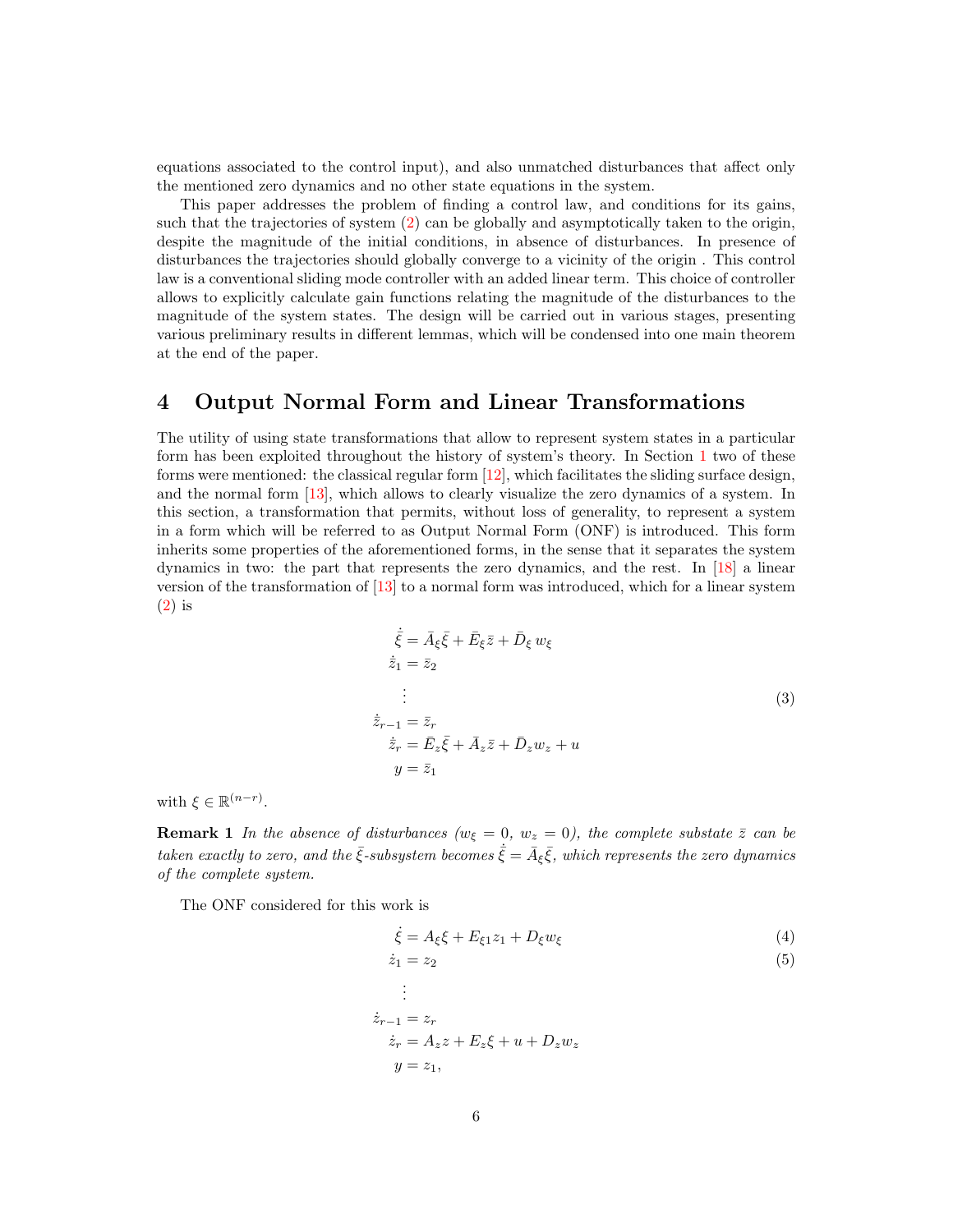

<span id="page-5-1"></span>Figure 2: Output normal form.

and is illustrated in a block diagram in Figure [2.](#page-5-1) It is easy to observe that the difference between [\(3\)](#page-4-1) and [\(4\)](#page-4-2)-[\(5\)](#page-4-3) is that, in the latter, the zero dynamics, represented by  $\xi$ , is driven by the output  $z_1$  only, instead of the output itself and its derivatives. This slight variation between the classical normal form, and the ONF, makes a difference in the controllability of the zero dynamics: in the latter,  $\xi$  can be controlled using the output only and, in the former,  $\xi$  is controlled through the output and its first  $r - 1$  derivatives. The following proposition introduces a transformation that takes a linear system to its ONF.

**Proposition 1** A coordinate transformation with invertible  $T$  that brings a linear system  $(3)$ . to the form  $(4)-(5)$  $(4)-(5)$  $(4)-(5)$  is

$$
\begin{bmatrix} \xi \\ z \end{bmatrix} = T \begin{bmatrix} \bar{\xi} \\ \bar{z} \end{bmatrix}
$$

with

$$
T = \begin{bmatrix} I_{n-r} & -\left[\bar{E}_{\xi 2} & \cdots & \bar{E}_{\xi r} & 0_{(n-r) \times 1}\right] \\ 0_{r \times (n-r)} & I_r \end{bmatrix}
$$

and  $\bar{E}_{\xi} = \begin{bmatrix} \bar{E}_{\xi 1} & \cdots & \bar{E}_{\xi r} \end{bmatrix}$ .

Remark 2 Since this transformation can be applied to any linear system with relative degree r, without loss of generality, the rest of the development of this paper will be done for an ONF.

## <span id="page-5-0"></span>5 Controllability and Observability of the Reduced Order System

It was mentioned in Section [1](#page-0-0) that the control design presented in this work is a multi-staged one, which finally leads to the introduction of a control law that brings the trajectories of [\(2\)](#page-3-1) to a neighborhood of the origin. In section  $4$  it was shown that any linear system can be taken to its output-normal form so, without loss of generality, we will perform the complete analysis for a system in such form. The first stage of the design will focus on subsystem  $(4)$ , which contains the unmatched disturbance, and whose state is unmeasurable. The controllability of the zero dynamics has been a classical preoccupation when using block forms such as the Regular Form. A proof of controllability for the pairs  $(A_{\xi}, E_{\xi})$  of [\(3\)](#page-4-1) appears in [\[12\]](#page-17-11). In this section a controllability proof for the pair  $(A_{\xi}, E_{\xi1})$  is provided. Since this work deals with systems of which only output information is available, observability is also an issue to be taken into account. For this, it is shown how to construct not only a controllable, but an observable reduced order system, composed of the unmeasurable state  $\xi$ , and a virtual output which will also be defined.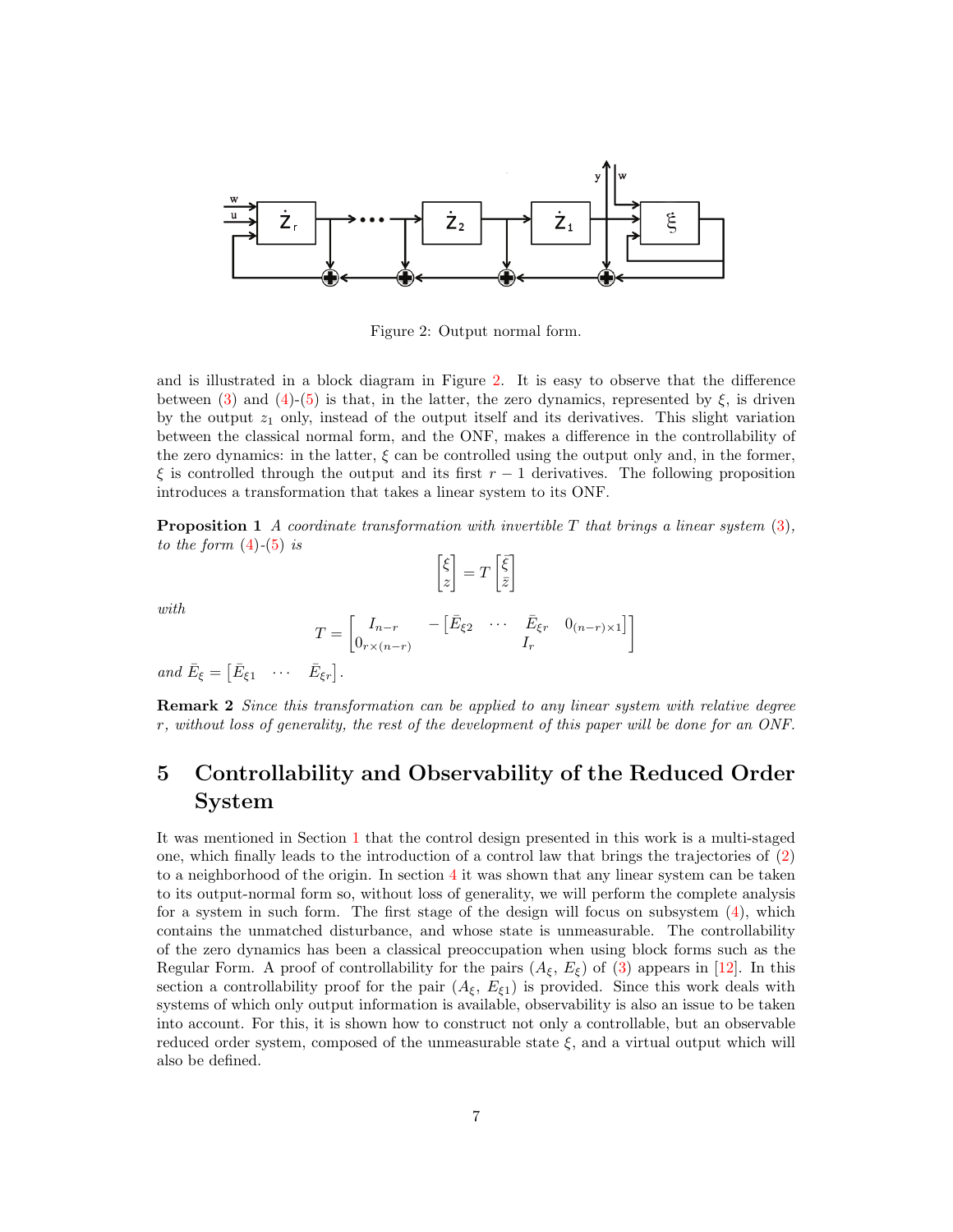Recall that a system [\(2\)](#page-3-1) is controllable iff

$$
rank [\lambda I - A \quad B] = n,
$$

for all  $\lambda \in \mathbb{C}$ , and observable if

$$
\operatorname{rank}\begin{bmatrix} \lambda I - A \\ C \end{bmatrix} = n,
$$

for all  $\lambda \in \mathbb{C}$ . For the output normal form  $(4)-(5)$  $(4)-(5)$  $(4)-(5)$  this can be written as

rank 
$$
\left(\lambda I_n - \begin{bmatrix} A_{\xi} & E_{\xi} & 0_{(n-r)\times(r-1)} & 0_{(n-r)\times 1} \\ 0_{(r-1)\times(n-r)} & 0_{(r-1)\times 1} & I_{(r-1)} & 0_{(r-1)\times 1} \\ E_z & a_{z1} & A_{zr} & 1 \end{bmatrix}\right) = n
$$

where  $[a_{z1} \quad A_{zr}] = A_z$  with  $A_{zr} \in \mathbb{R}^{1 \times (r-1)}$ .

Note that the last column is composed of zeros except for the last element. This makes the last row linearly independent of the rest, so it can be discarded of the analysis, along with the remaining zero elements, leaving the matrix as

rank 
$$
\left( \lambda I_{(n-1)} - \begin{bmatrix} A_{\xi} & E_{\xi} & 0_{(n-r)\times(r-1)} \\ 0_{(r-1)\times(n-r)} & 0_{(r-1)\times 1} & I_{(r-1)} \end{bmatrix} \right) = n-1.
$$

The same happens with the last  $r - 1$  rows and columns of the above matrix, so the rank condition becomes

$$
rank [\lambda I_{(n-r)} - A_{\xi} - E_{\xi}] = n - r.
$$

A similar procedure can be carried out for the observability matrix:

rank 
$$
\left(\lambda I_n - \begin{bmatrix} A_{\xi} & E_{\xi} & 0_{(n-r)\times(r-1)} \\ 0_{(r-1)\times(n-r)} & 0_{(r-1)\times1} & I_{(r-1)} \\ E_z & a_{z1} & A_{zr} \\ 0_{1\times(n-r)} & 1 & 0_{1\times(r-1)} \end{bmatrix}\right) = n
$$
,

so, analogously, the rank condition becomes

$$
\operatorname{rank}\begin{bmatrix} \lambda I_{(n-r)} - A_{\xi} \\ -E_z \end{bmatrix} = n - r,
$$

which proves the following Lemma:

**Lemma 1** If the pair  $(A, B)$  of  $(2)$  is controllable, and the pair  $(A, C)$  of  $(2)$  is observable, then  $(A_{\xi}, E_{\xi})$  is controllable and  $(A_{\xi}, E_{z})$  is observable.

To relate the observability of the pair  $(A_\xi, E_z)$ , with subsystem  $(4)$ , it is necessary to recover the term  $E_z \xi$ . If y is a noiseless output, one can take its derivatives until the  $r^{th}$  order, and define a virtual output as

$$
y_v := y^{(r)} - A_z \begin{bmatrix} y & \cdots & y^{(r-1)} \end{bmatrix}^\top - u
$$

<span id="page-6-1"></span>which, along with  $(4)$ , forms the reduced order system

<span id="page-6-0"></span>
$$
\dot{\xi} = A_{\xi}\xi + E_{\xi}z_1 + D_{\xi}w_{\xi}
$$
  
\n
$$
y_v = E_z\xi + D_zw_z
$$
\n(6)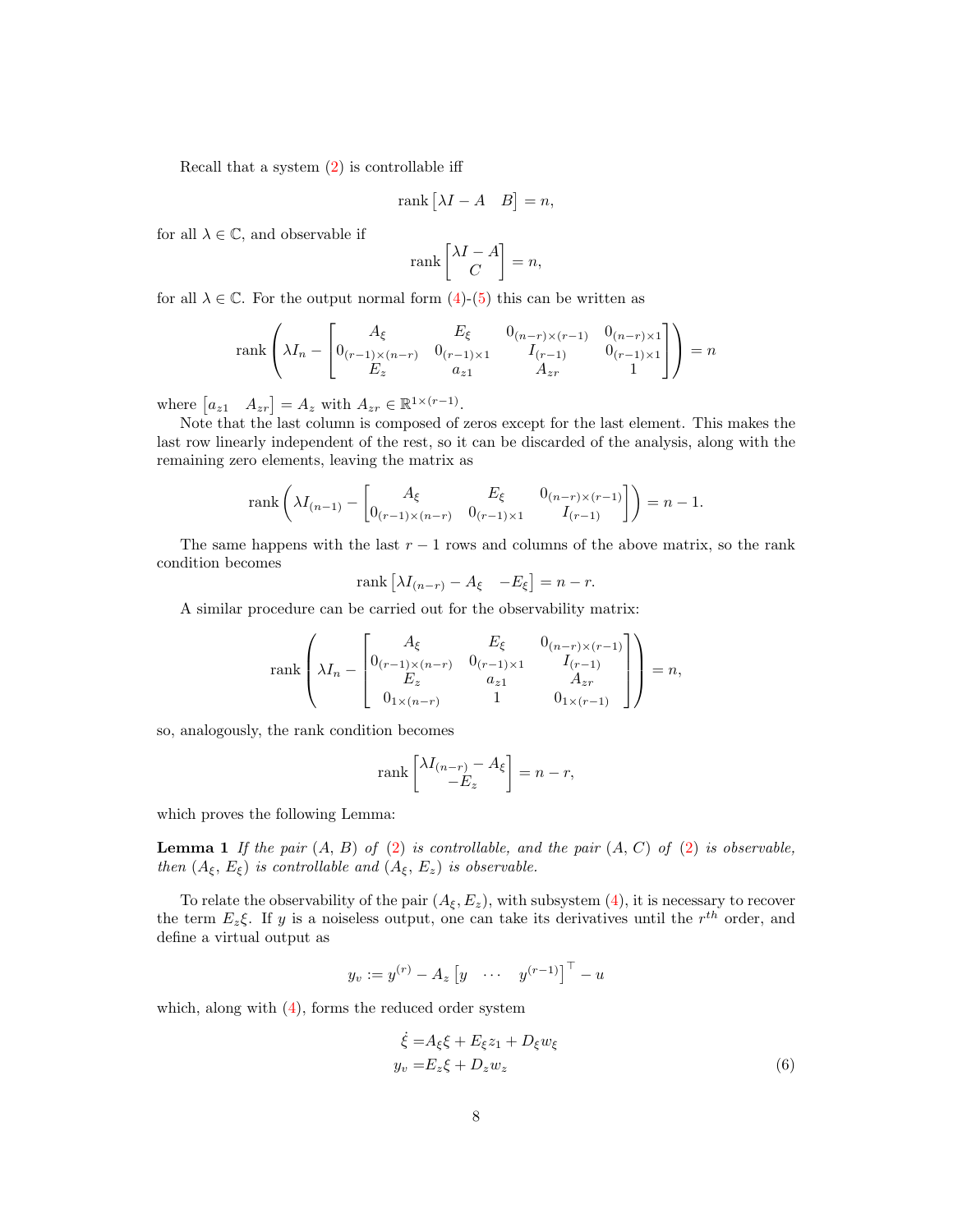**Remark 3** In the last few lines it is assumed that r derivatives of the output  $y$ , i.e. the variables  $z_1, \ldots, z_r$ , can be obtained, in order to construct the virtual output  $y_v$ . It is not the goal of this paper to explore the differenciator techniques but, in order to obtain the necessary estimates, various methods can be implemented. For example, the robust exact differenciator of [\[19\]](#page-18-5) if a known bound of the  $(r+1)$ th derivative of y is available, the modification that provides uniformity with respect to the initial conditions of  $[20]$ , a hybrid global approach as the ones that appear in  $[15, 16, 17]$  $[15, 16, 17]$  $[15, 16, 17]$  $[15, 16, 17]$  $[15, 16, 17]$ , or the recent result  $[21]$  which presents a global exact differenciator based on higher-order sliding modes and dynamic gains, amongst others.

## <span id="page-7-0"></span>6 Virtual Control and Observer Design for the Reduced Order System

Since the controllability and observability of [\(6\)](#page-6-0) have already been proved in Section [5,](#page-5-0) an observer and virtual control can be designed for it. Naturally,  $z_1$  (the measured output) is used as a virtual control for  $\xi$ . This control signal will be driven by the dynamics of an observer for the unmeasurable state  $\xi$ . The procedure described in the following lines has already been developed in detail in [\[22\]](#page-18-8) and [\[23\]](#page-18-9) so only a short overview of the results and necessary design steps will be performed in this section.

First, an auxiliary variable  $\eta \in \mathbb{R}^{n-r}$  is defined as

$$
\eta := \beta - B_{\eta} y^{(r-1)}
$$

,

with

$$
\dot{\beta} = A_{\eta} \left( \beta - B_{\eta} y^{(r-1)} \right) + B_{\eta} \left( A_z \left[ y \cdots y^{(r-1)} \right]^\top + u \right),
$$

where  $A_{\eta} \in \mathbb{R}^{(n-r)\times (n-r)}$ , and  $B_{\eta} \in \mathbb{R}^{(n-r)\times 1}$  are parameters that can be chosen appropriately by the designer. The dynamics of  $\eta$  recover an observer-like form, that has  $y_v$  as an input:

$$
\dot{\eta} := A_{\eta}\eta - B_{\eta}y_v
$$
  
=  $A_{\eta}\eta + E_{\eta}\xi + D_{\eta}w_{\eta},$  (7)

where  $E_{\eta} = -B_{\eta}E_z$ ,  $D_{\eta} = -B_{\eta}D_z$ , and  $w_{\eta} = w_z$ .

Second, a scalar signal  $\phi_1 = \phi_1(z_1, \eta)$ , with  $K_v \in \mathbb{R}^{1 \times (n-r)}$  as design parameter, is constructed as

<span id="page-7-2"></span><span id="page-7-1"></span>
$$
\phi_1 = z_1 - K_v \eta. \tag{8}
$$

Substituting  $(8)$  in  $(4)$  one obtains the augmented system

$$
\dot{\xi} = A_{\xi}\xi + B_{\xi}\eta + D_{\xi}w_{\xi} + E_{\eta}\phi_1
$$
  
\n
$$
\dot{\eta} = A_{\eta}\eta + E_{\eta}\xi + D_{\eta}w_{\eta},
$$
\n(9)

where  $B_{\xi} = E_{\xi} K_v$ .

**Remark 4** The value of the constants  $B_{\xi}$ ,  $E_{\eta}$  and  $A_{\eta}$  of [\(9\)](#page-7-2) are determined when the dynamics of  $\eta$ , and the gain  $K_v$  of the virtual control are designed. These parameters should be selected such that the nominal part of [\(9\)](#page-7-2)  $(\|\phi_1\| = \|w_f\| = 0)$  is globally asymptotically stable. This is possible due to the controllability and observability of  $(4)-(5)$  $(4)-(5)$  $(4)-(5)$ , and can be done, among other linear methods, by pole allocation, LQR, or  $H_{\infty}$ .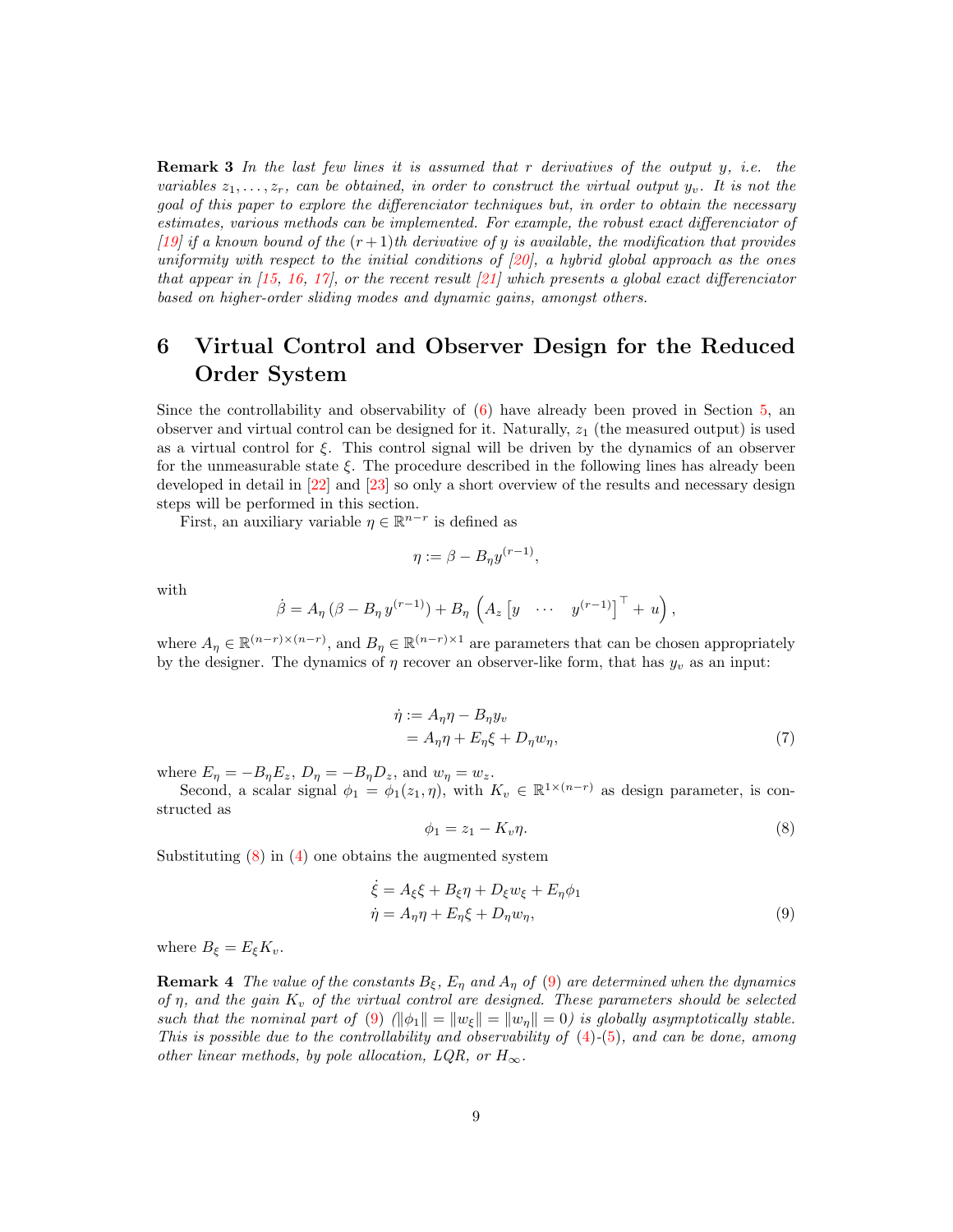#### <span id="page-8-0"></span>7 Control design and ISS analysis

In the previous section, a virtual control  $K_v \eta$  was defined for the zero dynamics [\(4\)](#page-4-2). This control signal must be followed by the output  $y = z<sub>1</sub>$ . In this section a sliding surface will be defined such that when made zero it will ensure the needed tracking, and the convergence of the rest of the states to a neighborhood of the origin. A control law that ensures the sliding mode will also be proposed, as well as sufficient conditions for its gains to guarantee the convergence.

Consider the new set of coordinates  $\rho \in \mathbb{R}^{2(n-r)}$ ,  $\phi \in \mathbb{R}^{(r-1)}$  and  $\sigma \in \mathbb{R}$ , defined as

<span id="page-8-4"></span>
$$
\rho := \begin{bmatrix} \xi \\ \eta \end{bmatrix}
$$
  
\n
$$
\phi_1 := -K_v \eta + z_1
$$
  
\n
$$
\phi_2 := z_2
$$
  
\n
$$
\vdots
$$
  
\n
$$
\phi_{r-1} := z_{r-1}
$$
  
\n
$$
\sigma := z_r - k_{r-1} z_{r-1} - \dots - k_2 z_2 - k_1 (z_1 - K_v \eta),
$$
  
\n(10)

where the new scalar constants  $k_1, \ldots k_{r-1}$  are parameters that must be chosen by the designer, following some conditions that will be established in the following paragraphs.

It should be noted that if the new variable  $\phi_1$  is taken to zero, the virtual control design,  $z_1 = K_v \eta$ , of section [6](#page-7-0) will be reached. Also, that the variable  $\sigma$  is of relative degree one with respect to the control input, and that it depends on the states  $z_1, \ldots z_r$  which are assumed to be available through the implementation of a differentiation technique such as the ones mentioned in remark [3.](#page-6-1)

System [\(9\)](#page-7-2) can be taken to the new set of coordinates  $\rho$ ,  $\phi$ ,  $\sigma$  by a linear transformation

$$
\begin{bmatrix} \rho \\ \phi \\ \sigma \end{bmatrix} = T \begin{bmatrix} \xi \\ \eta \\ z_1 \\ z_2 \\ \cdots \\ z_r \end{bmatrix},
$$

with

$$
T = \begin{bmatrix} I_{(n-r)} & 0 & 0 & 0 & 0 \\ 0 & I_{(n-r)} & 0 & 0 & 0 \\ 0 & -K_v & 1 & 0 & 0 \\ 0 & 0 & 0 & I_{(r-2)} & 0 \\ 0 & -k_1K_v & k_1 & [k_2 \dots k_{r-1}] & 1 \end{bmatrix}.
$$

This leads to

<span id="page-8-3"></span><span id="page-8-2"></span><span id="page-8-1"></span>
$$
\dot{\rho} = A_{\rho}\rho + E_{\rho}\phi + D_{\rho}w_{\rho} \tag{11}
$$

$$
\dot{\phi} = A_{\phi}\phi + E_{\phi}\rho + F_{\phi}\sigma \tag{12}
$$

$$
\dot{\sigma} = E_{\sigma} \left[ \begin{matrix} \rho \\ \phi \end{matrix} \right] + D_{\sigma} w_{\sigma} + u, \qquad (13)
$$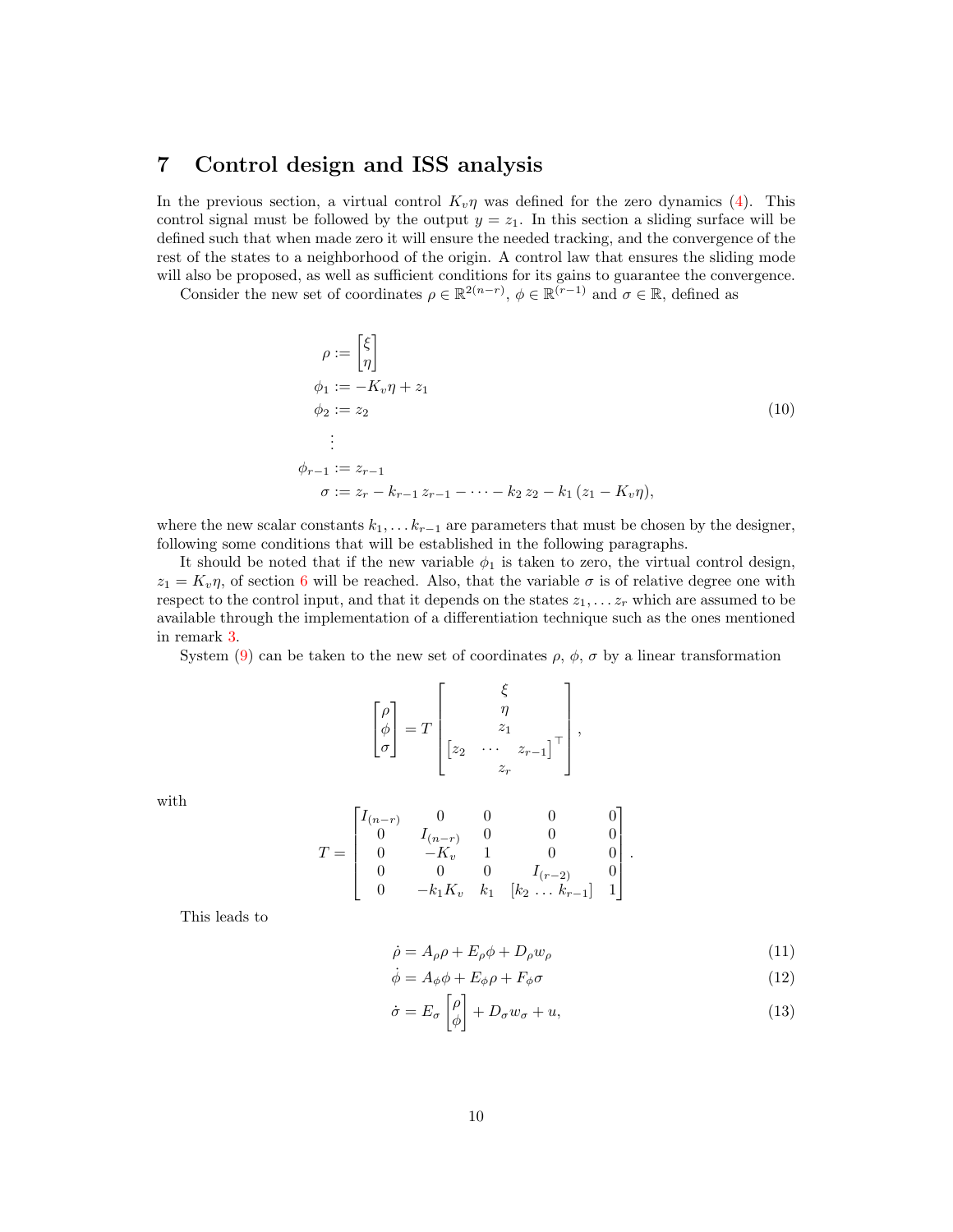

<span id="page-9-0"></span>Figure 3: Feedback interconnections of  $(11)-(12)-(13)$  $(11)-(12)-(13)$  $(11)-(12)-(13)$  $(11)-(12)-(13)$  $(11)-(12)-(13)$ .

where

$$
A_{\rho} = \begin{bmatrix} A_{\xi} & B_{\xi} \\ E_{\eta} & A_{\eta} \end{bmatrix}, \quad E_{\rho} = \begin{bmatrix} E_{\rho 1} \\ \vdots \\ E_{\rho (n-r)} \\ 0 \\ \vdots \\ 0 \end{bmatrix}, \quad D_{\rho} w_{\rho} = \begin{bmatrix} D_{\xi} w_{\xi} \\ D_{\eta} w_{\eta} \end{bmatrix},
$$

and

$$
A_{\phi} = \begin{bmatrix} 0 & 1 & 0 & \dots & 0 \\ \vdots & 0 & \ddots & & \vdots \\ \vdots & \vdots & & \ddots & \vdots \\ 0 & 0 & \dots & 0 & 1 \\ -k_1 & \dots & \dots & \dots & k_{r-1} \end{bmatrix}, \quad E_{\phi} = \begin{bmatrix} E_{\phi 1} \\ \vdots \\ E_{\phi r-1} \end{bmatrix}, \quad F_{\phi} = \begin{bmatrix} 0 \\ \vdots \\ 0 \\ 1 \end{bmatrix}.
$$

Note that this transformation leaves matrix  $A_{\phi}$  in the canonical control form, which can be made stable by a correct choice of the constants  $k_1, \ldots, k_{r-1}$ , driving the state  $\phi$  (which includes variable  $\phi_1$ ) to zero. This is achieved when  $\sigma$  is taken to zero and thus, it can be considered as the sliding variable for the system. The following development will be devoted to the stability analysis of the complete system in stages, using an ISS approach.

It can be easily seen that subsystems [\(11\)](#page-8-1) and [\(12\)](#page-8-2) are connected in a feedback form. Also, that if these two systems are viewed as a single one, it would also be in a feedback connection with  $(13)$ , as shown in Figure [3.](#page-9-0) In order to prove the stability of  $(9)$ , we will first verify the stability of the first feedback interconnection  $(11)-(12)$  $(11)-(12)$  $(11)-(12)$  and then, that of these subsystems with [\(13\)](#page-8-3). Note that the system of Figure [3](#page-9-0) represents the closed loop of the augmented system [\(9\)](#page-7-2) with the new coordinates  $\phi$  and the sliding variable  $\sigma$ . This last two depend on the original output  $y = z<sub>1</sub>$  and its derivatives and, by taking them to zero one can guarantee the convergence to a neighborhood of the origin of the trajectories of the original system [\(4\)](#page-4-2)-[\(5\)](#page-4-3).

First we will analyze subsystems [\(11\)](#page-8-1)-[\(12\)](#page-8-2) when  $\|\sigma\| = \|w_{\rho}\| = 0$ , in order to derive the conditions for the parameters  $k_i$ ,  $i = 1 \ldots r-1$  that make the nominal feedback interconnection asymptotically stable. By the design carried our in section [6,](#page-7-0) the nominal part of subsystem  $\rho$  is already asymptotically stable and, being a linear system, it is easy to verify its ISS properties: Consider

$$
\lambda_{min}(P_{\rho})\|\rho\|^2 \le V_{\rho}(\rho) = \rho^{\top} P_{\rho}\rho \le \lambda_{max}(P_{\rho})\|\rho\|^2,
$$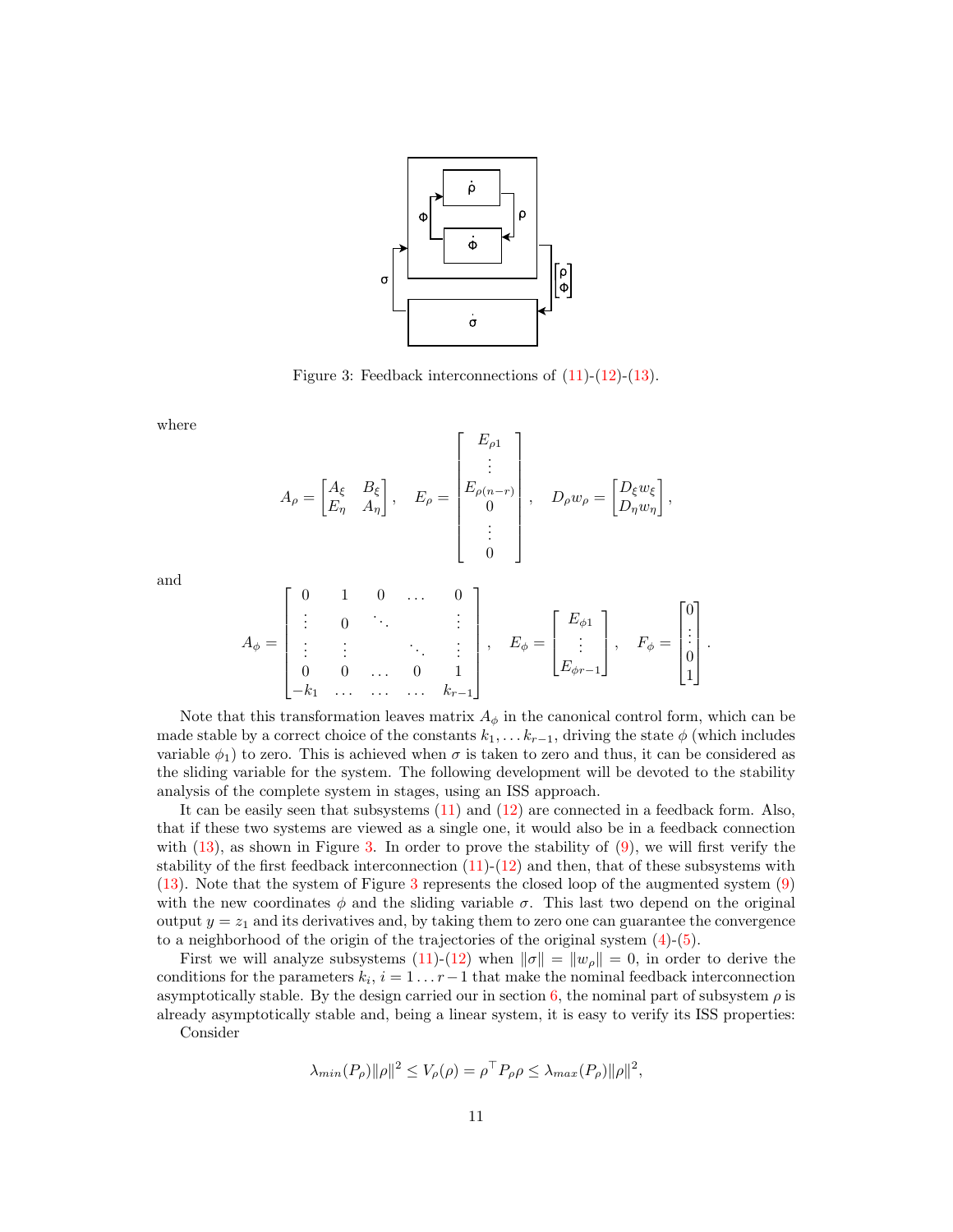where  $P_{\rho}A_{\rho} + A_{\rho}^{\dagger}P_{\rho} = -Q_{\rho}$  for a  $Q_{\rho} > 0$ .

From theorem 5.1 and Corollary 5.2 of [\[24\]](#page-18-10), the ISS gain of an LTI system such as [\(11\)](#page-8-1) can be calculated as

$$
\gamma_{\rho} = \frac{2 \lambda_{max}^2(P_{\rho}) \left\| E_{\rho} \right\|}{\lambda_{min}(P_{\rho}) \lambda_{min}(Q_{\rho})}.
$$

For the nominal part of  $\phi$ , that is when  $\sigma = 0$ , consider

$$
\lambda_{min}(P_{\phi}) \|\phi\|^2 \le V_{\phi}(\phi) = \phi^{\top} P_{\phi} \phi \le \lambda_{max}(P_{\phi}) \|\phi\|^2
$$

where  $P_{\phi}A_{\phi} + A_{\phi}^{\dagger}P_{\phi} = -Q_{\phi}$  for a  $Q_{\phi} > 0$ .

The value of  $P_{\phi}$  and  $Q_{\phi}$  and thus the value of their minimum and maximum eigenvalues, will depend on the chosen constants  $k_1$  through  $k_{r-1}$ . These must be chosen such that the following inequality holds

$$
\frac{2\lambda_{max}^2(P_{\phi})\left\|E_{\phi}\right\|}{\lambda_{min}(P_{\phi})\lambda_{min}(Q_{\phi})} < \frac{1}{\gamma_{\rho}}.
$$

This guarantees that the classical Small Gain theorem condition is satisfied. With this it can be concluded that the feedback interconnection of  $(11)$  with  $(12)$  can be made stable by a correct choice of  $k_1 \ldots k_{r-1}$ .

If the above condition is satisfied, then the nominal part of the following system (i.e.,  $\|\sigma\| = \|w_\rho\| = 0$ ) is asymptotically stable:

$$
\begin{aligned}\n\begin{bmatrix} \dot{\rho} \\ \dot{\phi} \end{bmatrix} &= \begin{bmatrix} A_{\rho} & E_{\rho} \\ E_{\phi} & A_{\phi} \end{bmatrix} \begin{bmatrix} \rho \\ \phi \end{bmatrix} + \begin{bmatrix} 0 \\ \vdots \\ 0 \\ 1 \end{bmatrix} \sigma + \begin{bmatrix} D_{\rho} \\ 0 \end{bmatrix} w_{\rho} \\
&= A_1 \begin{bmatrix} \rho \\ \phi \end{bmatrix} + E_1 \sigma + D_1 w_{\rho},\n\end{aligned}
$$

so, for a  $Q_1 > 0$ , the Lyapunov equation  $P_1A_1 + A_1^{\dagger}P_1 = -Q_1$  can be satisfied with a  $P_1 =$  $P_1^+ > 0$ , and a Lyapunov function for the above system above is

$$
\lambda_{min}(P_1) \left\| \begin{matrix} \rho \\ \phi \end{matrix} \right\|^2 \le V_1(\rho, \phi) = \begin{bmatrix} \rho \\ \phi \end{bmatrix}^\top P_1 \begin{bmatrix} \rho \\ \phi \end{bmatrix} \le \lambda_{max}(P_1) \left\| \begin{matrix} \rho \\ \phi \end{matrix} \right\|^2.
$$

For subsystem  $\sigma$  consider

$$
V_{\sigma} = \frac{1}{2}\sigma^2.
$$

Defining the control input  $u$  as the following discontinuous signal with an added linear term

$$
u = -k_l \sigma - k_n \operatorname{sign}(\sigma),
$$

the derivative of  $V_{\sigma}$  is

$$
\dot{V}_{\sigma} = \sigma E_{\sigma} \left[ \rho \right] + \sigma D_{\sigma} w_{\sigma} + \sigma (-k_l \sigma - k_n \operatorname{sign}(\sigma)).
$$

If the non linear gain is chosen according to the classic sliding-mode theory as

$$
k_n > \|D_{\sigma}\|\bar{w}_{\sigma},
$$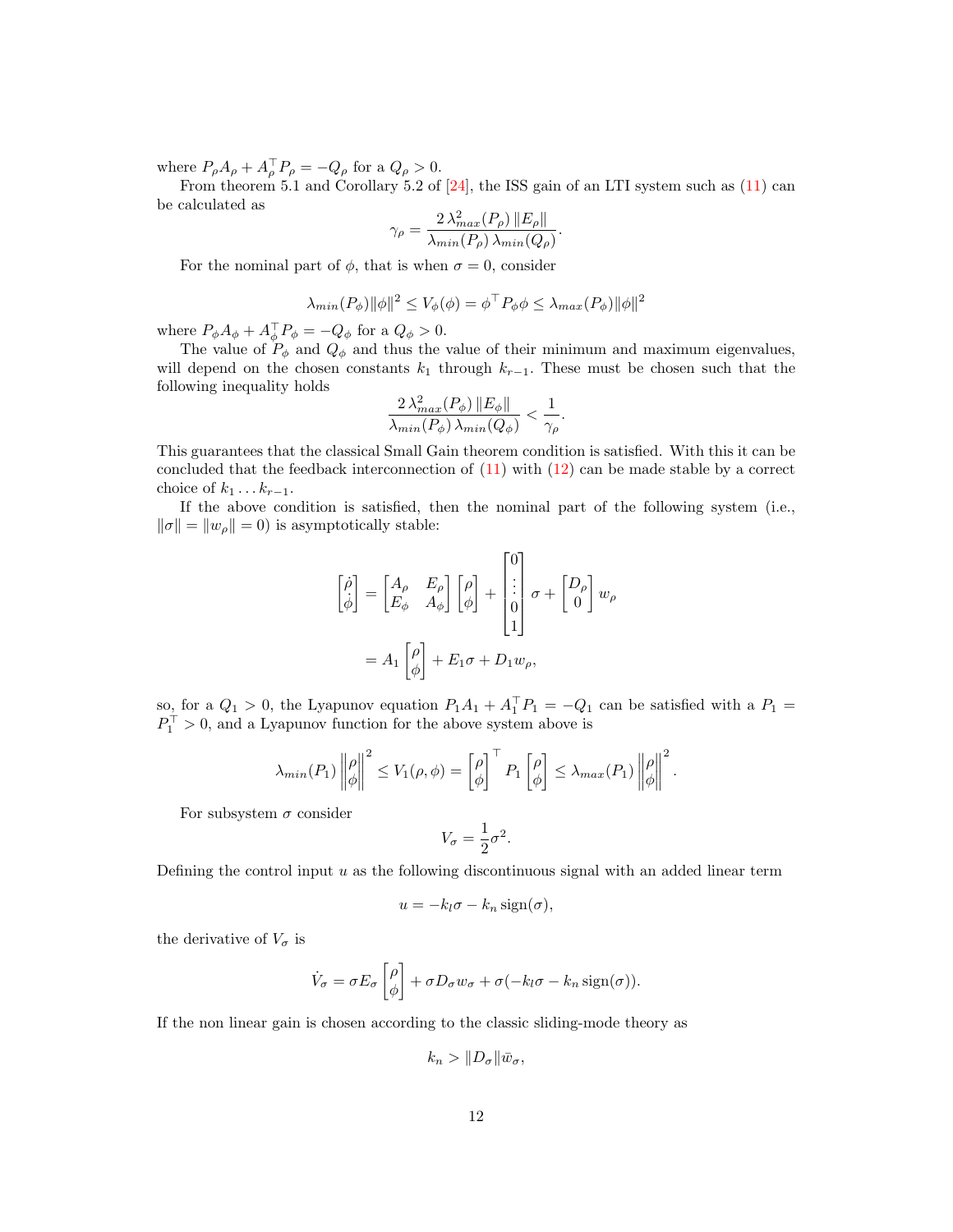where  $\|w_{\sigma}\| \leq \bar{w}_{\sigma}$ , and the constant  $\bar{w}_{\sigma}$  is known, then analogously as was done with  $V_{\rho}$  and  $V_{\phi}$ , the outer feedback interconnection of Figure [3](#page-9-0) can be made stable if the gains of each of its subsystems satisfy the Small Gain condition

$$
\gamma_1\gamma_\sigma<1,
$$

which can be translated into a condition for the linear gain  $k_l$ .

**Remark 5** Note that  $w_{\sigma}$  is equal to  $w_z$  in [\(5\)](#page-4-3), which represents the matched component of the disturbance w in [\(2\)](#page-3-1). In most of the sliding-mode literature, the knowledge of an upper bound of the matched disturbance is required for the gain design. In this work we consider the case when  $\bar{w}_{\sigma}$  is indeed known, and take it into account for the design, but we also consider the case when this constant is not known. In a real-life case, the designer can make an educated guess of the value of  $\bar{w}_{\sigma}$ , depending on the specific application and use this for the design without worrying that a miscalculation could destroy the stability achieved by the virtual control and the rest of the design, since, as will be stated in theorem [1,](#page-11-0) an ISS behaviour of the complete system with respect to the disturbance w will be present.

The condition mentioned in the above paragraph, along with the main results that were proved before in this section, are gathered together in Theorem [1.](#page-11-0) Before its ennunciation, let us recall the main variables and parameters that will be used for the establishment of the condi-Parameter

|        | т агашсын                                                                            |                                                                                                                                                                                                                        |  |  |  |
|--------|--------------------------------------------------------------------------------------|------------------------------------------------------------------------------------------------------------------------------------------------------------------------------------------------------------------------|--|--|--|
|        | $K_v$                                                                                | Virtual control gain, designed in section 6 such that the nominal part of $(9)$                                                                                                                                        |  |  |  |
| tions: |                                                                                      | is globally asymptotically stable.                                                                                                                                                                                     |  |  |  |
|        | $E_{\rho}, E_{\phi}$                                                                 | Feedback gain matrix of subsystem $(12)$ into $(11)$ , and viceversa, respectively.                                                                                                                                    |  |  |  |
|        | $P_{\rho}, P_{\phi}$                                                                 | Symmetric and positive definite matrices that are the solution to the pair of                                                                                                                                          |  |  |  |
|        |                                                                                      | Lyapunov equations $P_{\rho}A_{\rho} + A_{\rho}^{T}P_{\rho} = -Q_{\rho}$ and $P_{\phi}A_{\phi} + A_{\phi}^{T}P_{\phi} = -Q_{\phi}$                                                                                     |  |  |  |
|        |                                                                                      | where $A_{\rho} = \begin{bmatrix} A_{\xi} & B_{\xi} \\ E_{\eta} & A_{\eta} \end{bmatrix}$ and $A_{\phi} = \begin{bmatrix} 0_{(r-2\times 1)} & I_{r-2} \\ -k_1 & \dots & k_{r-1} \end{bmatrix}$ are the system matrices |  |  |  |
|        |                                                                                      | of (11) and (12) respectevly, for positive definite $Q_{\rho}$ and $Q_{\phi}$ .                                                                                                                                        |  |  |  |
|        | $E_{\sigma}$                                                                         | Feedback gain matrix of subsystems $(11)$ and $(12)$ into $(13)$ .                                                                                                                                                     |  |  |  |
|        | Symmetric and positive definite matrix that is the solution to the Lyapunov<br>$P_1$ |                                                                                                                                                                                                                        |  |  |  |
|        |                                                                                      | equation $P_1A_1 + A_1^T P_1 = -Q_1$ , where $A_1 = \begin{bmatrix} A_\rho & E_\rho \\ E_\phi & A_\phi \end{bmatrix}$ , for a positive definite $Q_1$ .                                                                |  |  |  |
|        |                                                                                      |                                                                                                                                                                                                                        |  |  |  |

**Remark 6** The coordinates of  $(11)-(12)-(13)$  $(11)-(12)-(13)$  $(11)-(12)-(13)$  $(11)-(12)-(13)$  $(11)-(12)-(13)$  are defined in  $(10)$ .

<span id="page-11-0"></span>**Theorem 1** If for a linear, controllable and observable system  $(2)$ , of dimension n, with an output y of relative deegree  $r \leq n$  and an unknown, bounded, external input w of relative degree  $r_w$ , satisfying assumption [1,](#page-3-2) the control input is selected as

$$
u = -k_l \sigma - k_n \operatorname{sign}(\sigma),
$$

where the sliding variable is defined as

$$
\sigma = z_r - k_{r-1} z_{r-1} \cdots - k_2 z_2 - k_1 (z_1 - K_v \eta),
$$

then, for every  $w \in L_{\infty}$ , where  $L_{\infty}$  denotes the set of all measurable locally essentially bounded functions endowed with the (essential) supremum norm  $||w||_{\infty} = \sup{||w(t)||, t \geq 0} \leq \infty$ , there exist a K function  $\gamma$  and a KL function  $\beta$  such that the norm of the solutions, for all t will remain in a neighborhood of the origin given by [\[1\]](#page-17-0)

$$
||x(t, x(0), w)|| \leq \beta(||x(0)||, t) + \gamma(||w||_{\infty}),
$$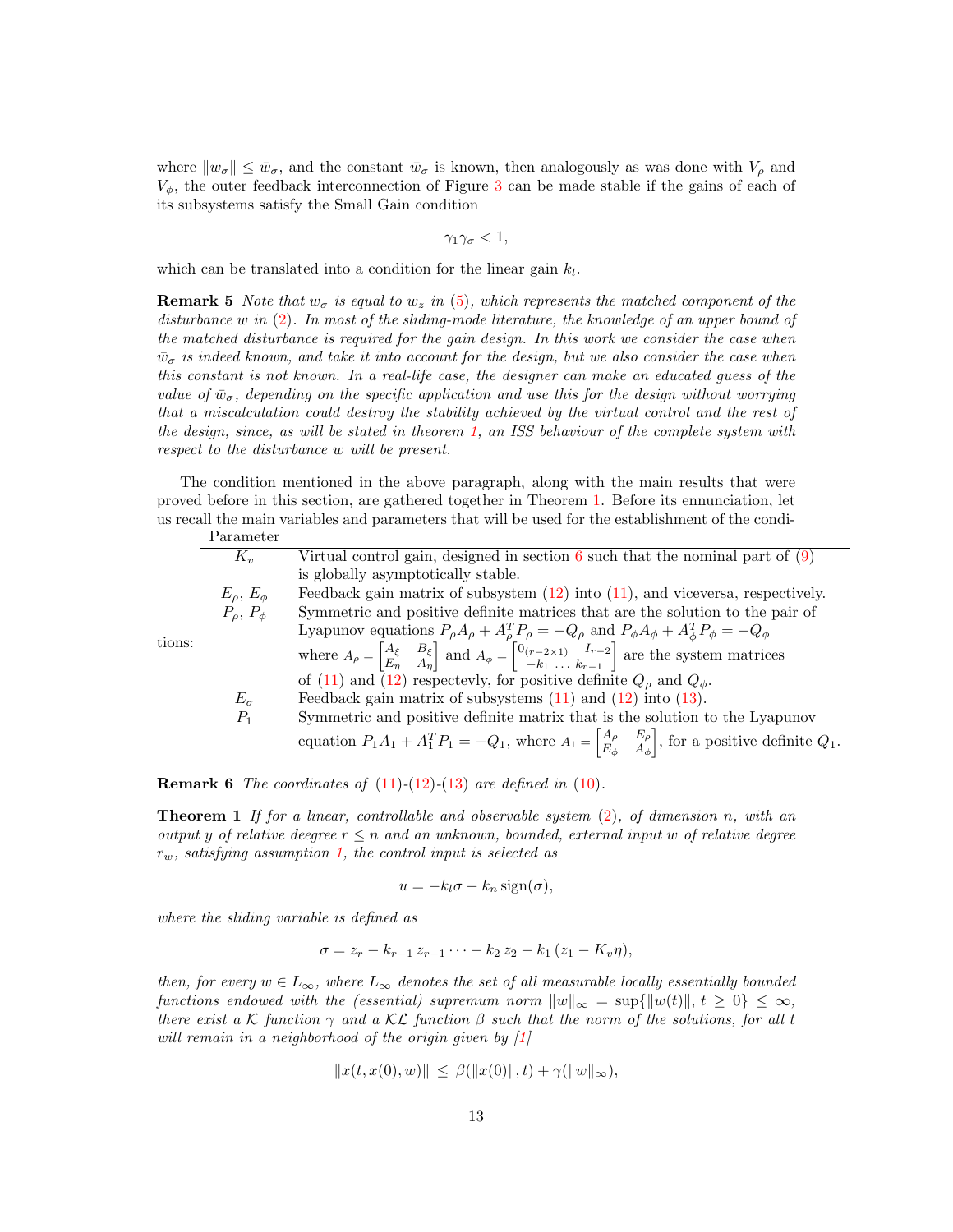

<span id="page-12-0"></span>Figure 4: Damped Double Mass-Spring.

provided that the gains satisfy

<span id="page-12-3"></span>
$$
k_l > \frac{2||E_1|| ||E_\sigma|| \lambda_{max}^2(P_1)}{\lambda_{min}(P_1) \lambda_{min}(Q_1)}
$$
(14)

<span id="page-12-4"></span><span id="page-12-1"></span>
$$
k_n > \|D_{\sigma}\|\bar{w}_{\sigma},\tag{15}
$$

and the parameters  $k_1, \ldots, k_{r-1}$  are chosen such that the following inequality is satisfied

<span id="page-12-2"></span>
$$
\frac{4\left\|E_{\phi}\right\| \left\|E_{\rho}\right\| \lambda_{max}^2(P_{\phi}) \lambda_{max}^2(P_{\rho})}{\lambda_{min}(P_{\phi}) \lambda_{min}(P_{\rho}) \lambda_{min}(Q_{\phi}) \lambda_{min}(Q_{\rho})} < 1.
$$
\n(16)

**Remark 7** In the case when  $r < n$ , a part of the dynamics does not directly affect the output. This is the zero dynamics of the system, which can be unstable and have unknown external inputs. By defining the control law following theorem [1,](#page-11-0) the zero dynamics are virtually controlled and an ISS property with respect to unknown inputs guaranteed. When  $r = n$ , then no zero dynamics are present in the system, and the control law in theorem [1](#page-11-0) guarantees that the trajectories converge to a the origin if a bound of the disturbances is known, and to a vicinity of the origin if this bound is unknown.

### 8 Academic example

Consider a damped double mass-spring system as the one shown in Figure [4.](#page-12-0)

The state space representation of this system can be written as

$$
\begin{bmatrix} \dot{x}_1 \\ \dot{x}_2 \\ \dot{x}_3 \\ \dot{x}_4 \end{bmatrix} = \begin{bmatrix} 0 & 1 & 0 & 0 \\ -\frac{k_1 + k_2}{m_1} & -\frac{b}{m_1} & \frac{k_2}{m_1} & \frac{b}{m_1} \\ 0 & 0 & 0 & 1 \\ \frac{k_2}{m_2} & \frac{b}{m_2} & -\frac{k_2 + k_3}{m_2} & -\frac{b}{m_2} \end{bmatrix} \begin{bmatrix} x_1 \\ x_2 \\ x_3 \\ x_4 \end{bmatrix} + \begin{bmatrix} 0 \\ 1 \\ 0 \\ 0 \end{bmatrix} u + \begin{bmatrix} 0 \\ w_2 \\ 0 \\ w_1 \end{bmatrix}, \qquad (17)
$$

$$
y = \begin{bmatrix} 1 & 0 & 0 & 0 \end{bmatrix} \begin{bmatrix} x_1 \\ x_2 \\ x_3 \\ x_4 \end{bmatrix}.
$$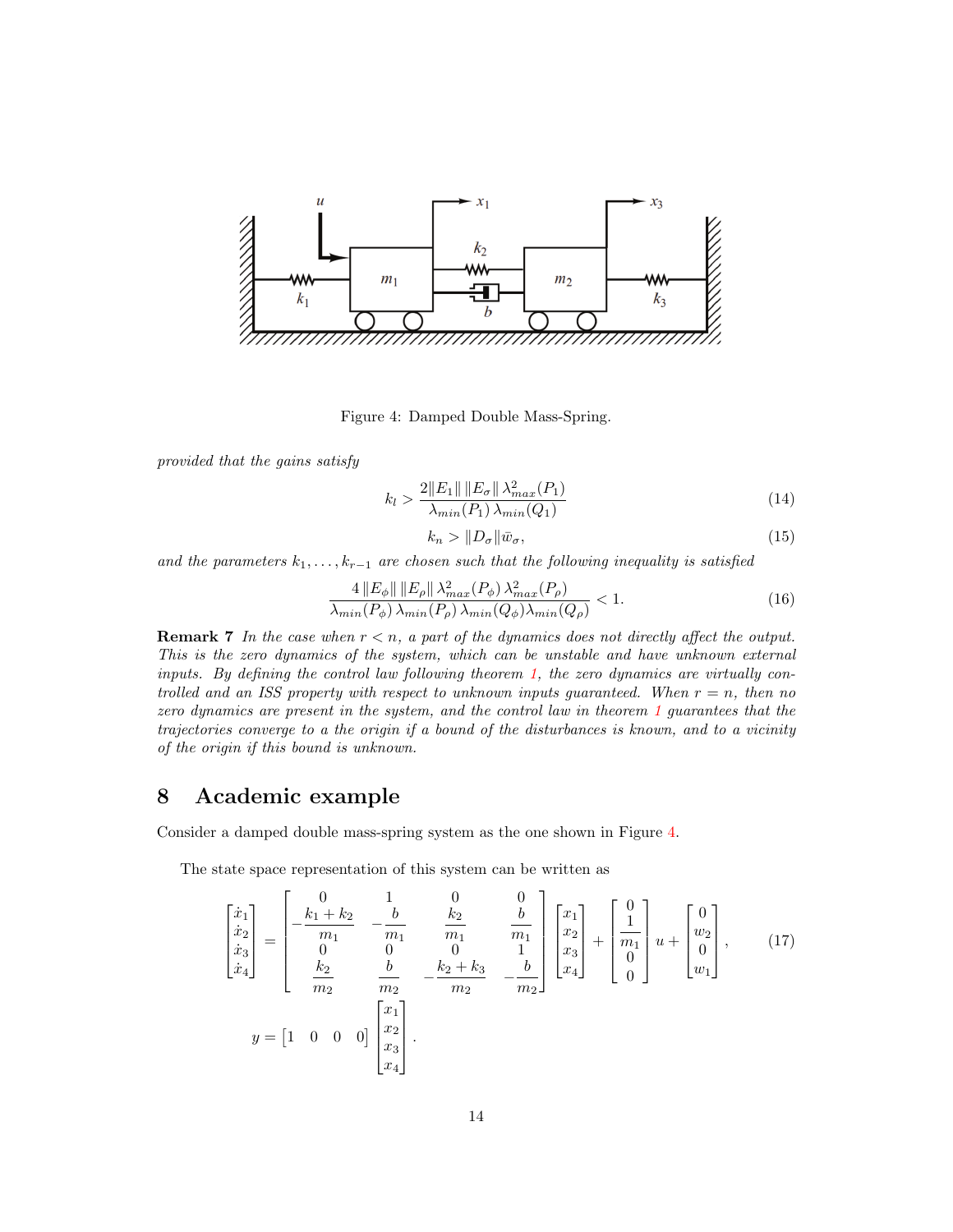|                |               | Parameter Value Parameter | Value   |
|----------------|---------------|---------------------------|---------|
| m <sub>1</sub> | 0.8           | $k_{1}$                   | 0.4     |
| m <sub>2</sub> | $0.5^{\circ}$ | k <sub>2</sub>            | $0.5\,$ |
|                | 0.6           | $k_3$                     | 0.4     |

<span id="page-13-0"></span>Table 1: Parameters for system [\(17\)](#page-12-1)

This system has relative degree  $r_u = 2$  and is affected by matched and unmatched disturbances. Suppose the system has the parameters shown in Table [1.](#page-13-0) For simplicity of this academic example it is assumed that all the units of the parameters are normalized so only its magnitudes are provided. A transformation

$$
\begin{bmatrix} \xi \\ z \end{bmatrix} = Tx \,, \quad T = \begin{bmatrix} 0 & 0 & 1 & 0 \\ -1.2 & 0 & 0 & 1 \\ 1 & 0 & 0 & 0 \\ 0 & 1 & 0 & 0 \end{bmatrix}
$$

takes the system to its output normal form

$$
\begin{bmatrix} \dot{\xi}_1\\ \dot{\xi}_2\\ \dot{z}_1\\ \dot{z}_2 \end{bmatrix}=\begin{bmatrix} 0 & 1 & 01.2 & 0 \\ -1.8 & -1.2 & -0.44 & 0 \\ 0 & 0 & 0 & 1 \\ 0.62 & 1.5 & 0.67 & -0.75 \end{bmatrix}\begin{bmatrix} \xi_1\\ \xi_2\\ z_1\\ z_2 \end{bmatrix}+\begin{bmatrix} 0\\ 0\\ 0\\ 1.25 \end{bmatrix}u+\begin{bmatrix} 0\\ w_1\\ 0\\ w_2 \end{bmatrix}
$$

.

The parameters for the observer and the virtual controller that render the reduced order system stable, were chosen as

$$
A_{\eta} = \begin{bmatrix} -1.02 & 1.167 \\ -1.96 & -1.38 \end{bmatrix}, \quad K_{\upsilon} = \begin{bmatrix} -0.033 & 0.01 \end{bmatrix}, \quad E_{\eta} = \begin{bmatrix} -0.008 & -0.02 \\ 0.052 & 0.125 \end{bmatrix}.
$$

Choosing the positive definite matrices  $Q_{\rho} = I_4$  and  $Q_{\phi} = 1$ , the corresponding Lyapunov equations are solved with

$$
P_{\rho} = \begin{bmatrix} 0.9810 & -0.4998 & 0.0077 & 0.0064 \\ -0.4998 & 1.1665 & 0.0189 & 0.0263 \\ 0.0077 & 0.0189 & 0.3937 & -0.0847 \\ 0.0064 & 0.0263 & -0.0847 & 0.4855 \end{bmatrix}, \quad P_{\phi} = 0.25.
$$

The sliding variable is defined as proposed in theorem [1](#page-11-0) as  $\sigma = z_2 - k_1 (z_1 - K_v \eta)$ . If the gain k<sub>1</sub> is chosen as  $k_1 = 4.5$ , condition [\(16\)](#page-12-2) is satisfied with  $\gamma_\rho \gamma_\phi = 0.47$ . The resulting matrix  $A_1$  can be verified to be stable. Choosing a positive definite matrix  $Q_1 = I_5$ , the Lyapunov equation for system  $(11)$  and  $(12)$  is solved with

$$
P_1 = \begin{bmatrix} 1.0998 & -0.6245 & 0.0088 & 0.007 & 0.1040 \\ -0.6245 & 1.3876 & 0.0220 & 0.0306 & -0.0927 \\ 0.0088 & 0.0220 & 0.3940 & -0.0846 & -0.0011 \\ 0.007 & 0.0306 & -0.0846 & 0.4857 & 0.0067 \\ 0.1040 & -0.0927 & -0.0011 & 0.0067 & 0.2502 \end{bmatrix}.
$$

The condition [\(14\)](#page-12-3) establishes that the linear gain must be chosen as  $k_l > 74.2$  and condition [\(15\)](#page-12-4) gives  $k_n > \bar{w}_{\sigma}$ .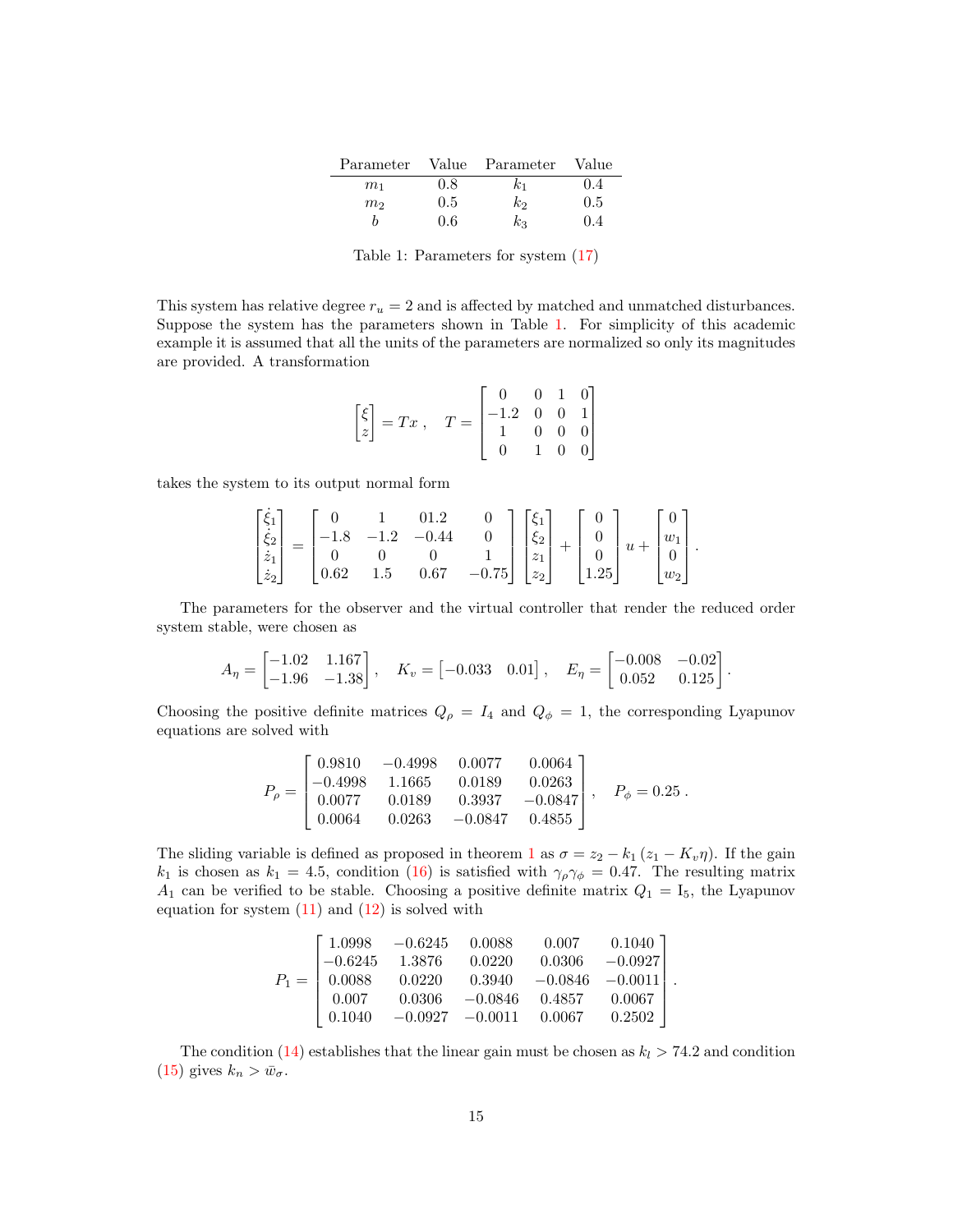

<span id="page-14-0"></span>Figure 5: State trajectories of the damped double mass-spring system [\(17\)](#page-12-1).

#### 9 Simulations

The disturbance signals for the numerical simulations were chosen as  $w_1 = 1.2 + 0.6 \sin(t)$ and  $w_2 = 0.8 + 0.5 \sin(t)$ . The initial conditions were chosen as rather large for a mass-spring system, as  $x_1 = 1$  m,  $x_2 = 1.2$   $x_3 = 3$  m, and  $x_4 = 2$ . With gains  $k_l = 75$  and  $k_n = 4$ , the following simulation results were obtained

Figure [5](#page-14-0) shows how the trajectories of the system remain in a bounded neighborhood of the origin, in presence of the matched and also the unmatched disturbances. Figure [6](#page-15-0) shows the control signal which is discontinuous for most of the simulation time, and the zoom shows the period of time where the linear term acts, before reaching the sliding-mode. Figure [7](#page-15-1) shows the sliding surface converging to zero. The reaching time shown in the zoom coincides with the period of time where the linear control acts.

Next, the perturbations were augmented  $(w_1 = 12 + 6\sin(t), w_2 = 8 + 5\sin(t))$ , and both the linear and the non-linear selected gains were maintained the same as before. This scenario would be problematic for a first-order sliding-mode controller with the selected gain, but Figure [8\(](#page-16-0)a) shows that the combination of the linear term and the discontinuous one can still maintain the trajectories of the system in a neighborhood of the origin, showing an ISS behavior. Figure [8\(](#page-16-0)b) shows the control signal. It can be seen that the control signal alternates between the discontinuous term and the linear one. This switching corresponds to the moments where the sliding-mode is lost and regained, as shown in Figure  $8(c)$  $8(c)$ .

#### 10 Conclusions

It was shown that the properties of a first-order sliding-mode controller can be combined with those of a linear term, in order to achieve enhanced global robustness of the closed loop against matched and unmatched perturbations. Moreover, it was shown that the closed loop shows an ISS behavior with respect to the matched and unmatched disturbances. A sufficient condition for the gains of this combined controller was derived using standard ISS tools such as ISS-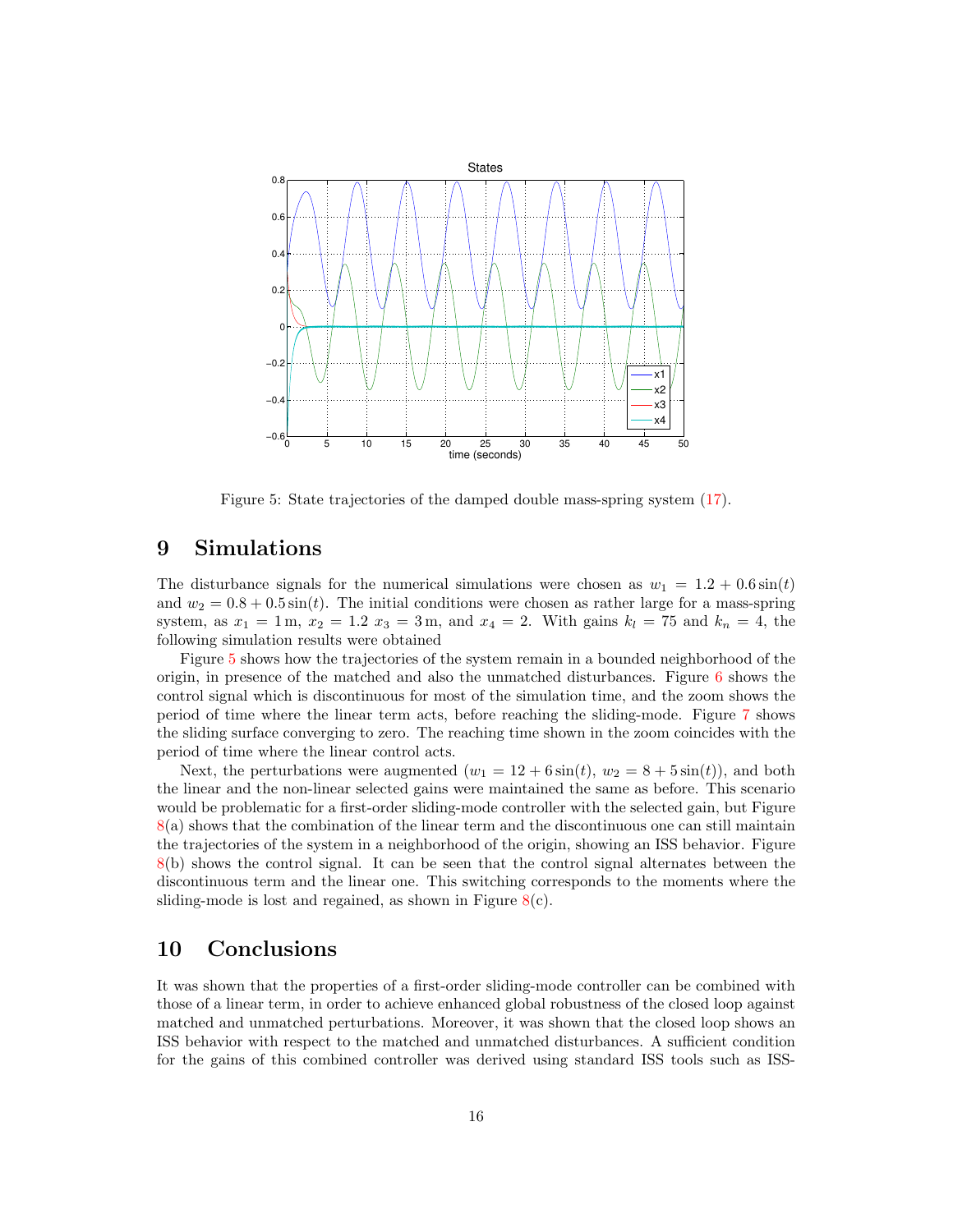

<span id="page-15-0"></span>Figure 6: Control signal  $u = -75\sigma - 4\,\text{sign}(\sigma)$ , and zoom to the first 0.1s which illustrates the action of the linear part of u.



<span id="page-15-1"></span>Figure 7: Trajectory of the sliding variable  $\sigma = z_2 - 4.5 (z_1 + 0.033\eta_1 - 0.01\eta_2)$ , and zoom to the first 0.1s which illustrates the behavior before reaching the sliding mode.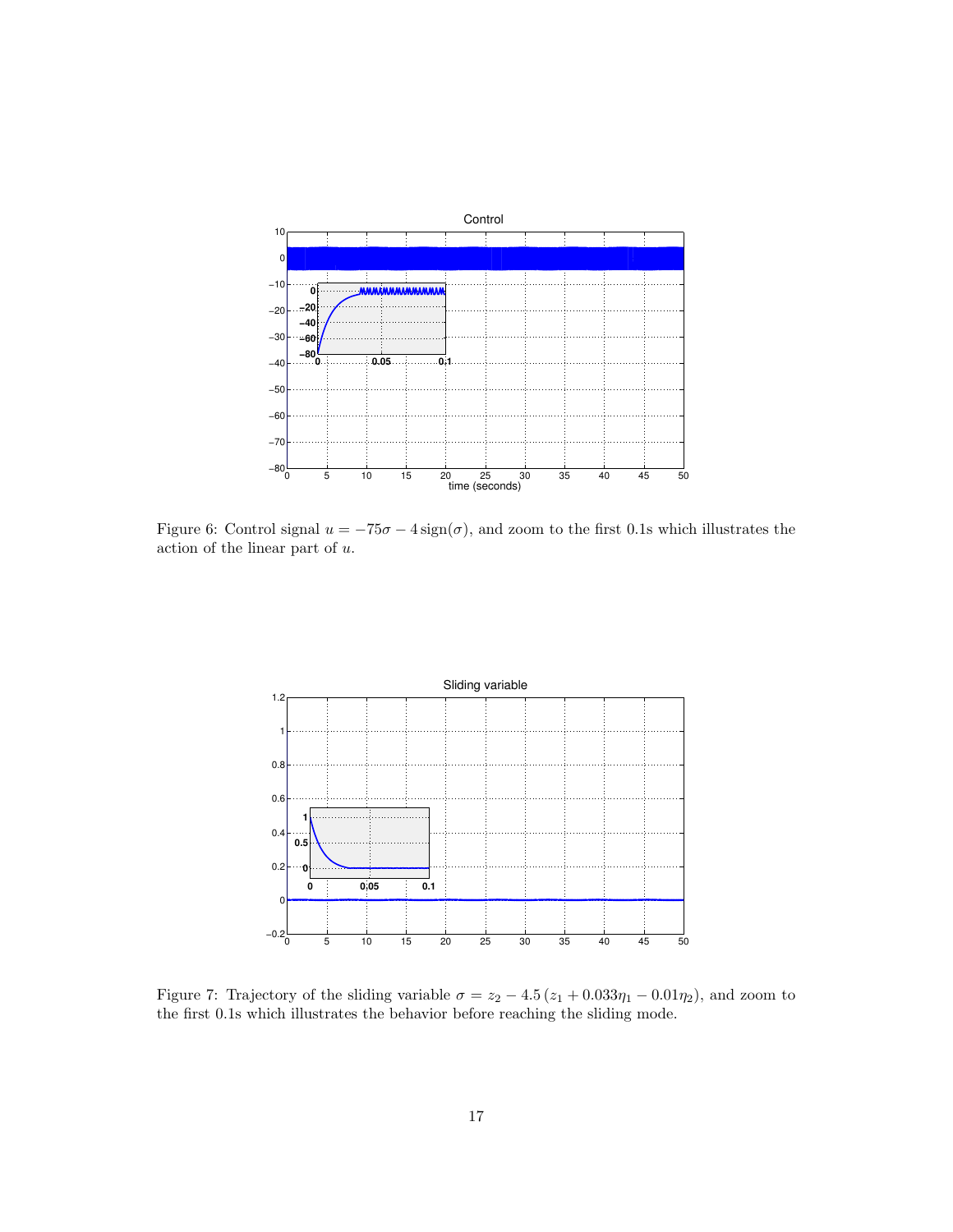

<span id="page-16-0"></span>Figure 8: System's behavior with perturbations whose magnitude surpasses the magnitude of the non linear gain  $(w_1 = 12 + 6\sin(t), w_2 = 8 + 5\sin(t))$ : (a) State trajectories of [\(17\)](#page-12-1). (b) Control signal  $u = -75\sigma - 4 \operatorname{sign}(\sigma)$ . (c) Trajectory of the sliding variable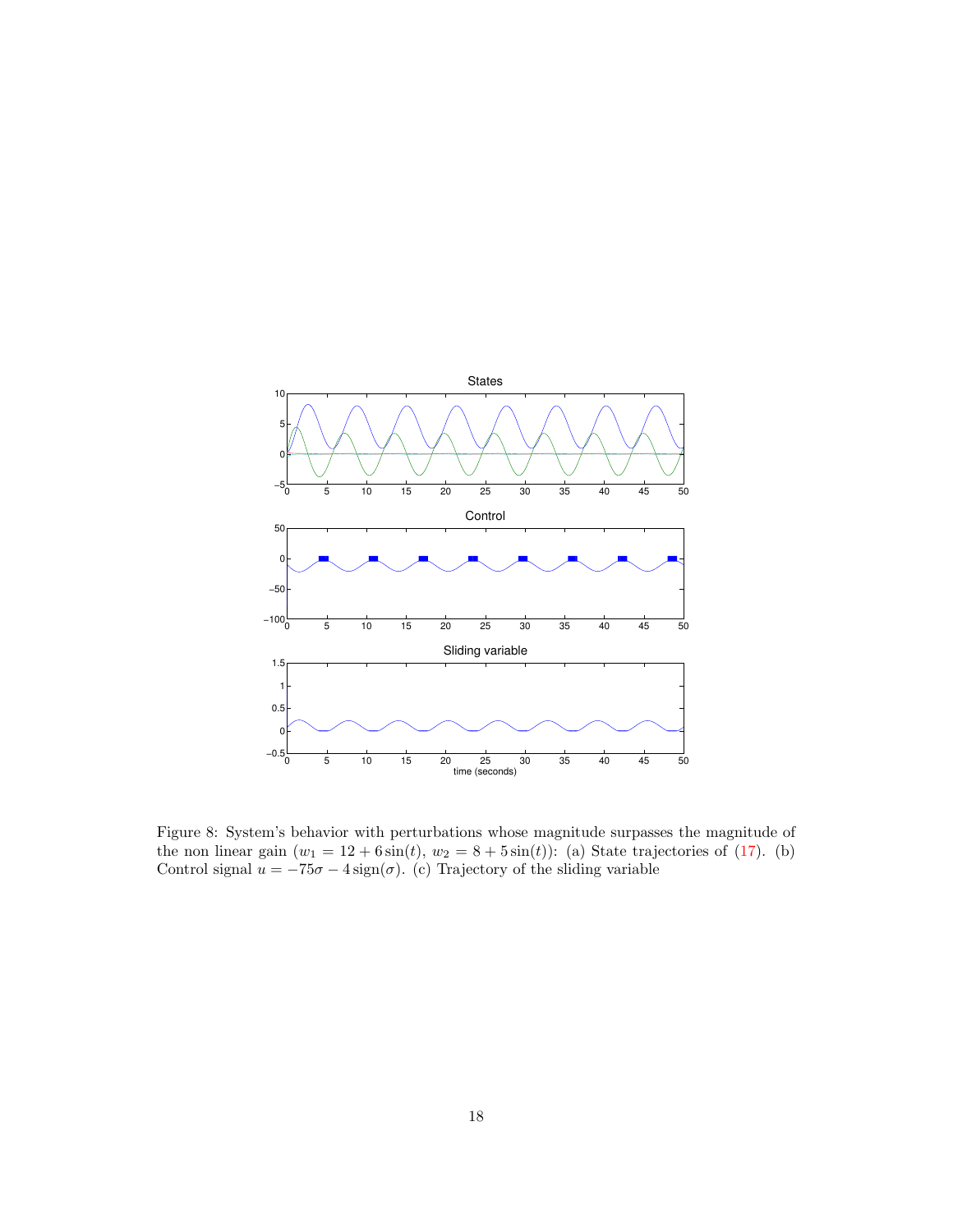Lyapunov functions and the classical Small Gain theorem. All this was done for a system for which only output information is available and has a zero dynamics. In order to complete the methodology for constructing an ISS closed loop, an observer and a virtual control for the zero dynamics were designed by deriving an observable and controllable reduced-order system from the original one. Also, in order to facilitate the visualization of the system's characteristics, a linear transformation that takes the equations to an output normal form was presented.

#### Acknowledgements

This work has been supported by Universidad Nacional Autónoma de México (UNAM), project PAPIIT 113613, and by Consejo Nacional de Ciencia y Tecnología (CONACYT), CVU 335111. The authors gratefully acknowledge the support of these institutions.

#### References

- <span id="page-17-0"></span>[1] Sontag E, Wang Y. On Characterizations of the Input-to-State Stability Property. Systems and Control Letters 1995; 24(5):351 – 359, doi:http://dx.doi.org/10.1016/0167-6911(94) 00050-6.
- <span id="page-17-1"></span>[2] Dashkovskiy S, Efimov D, Sontag E. Input to state stability and allied system properties. Automation and Remote Control 2011; 72(8):1579–1614.
- <span id="page-17-2"></span>[3] Jiang Z, Mareels I, Wang Y. A Lyapunov formulation of the nonlinear small-gain theorem for interconnected ISS systems. Automatica 1996;  $32(8):1211 - 1215$ .
- <span id="page-17-3"></span>[4] Dashkovskiy S, Kosmykov M, Wirth F. A small-gain condition for interconnections of ISS systems with mixed ISS characterizations. Automatic Control, IEEE Transactions on June 2011; 56(6):1247–1258, doi:10.1109/TAC.2010.2080110.
- <span id="page-17-4"></span>[5] Sontag E, Teel A. Changing supply functions in input/state stable systems. IEEE Trans. Automat. Control 1999; 40:1476–1478.
- <span id="page-17-5"></span>[6] Angeli D, Sontag E, Wang Y. A characterization of integral input-to-state stability. IEEE Trans. Automat. Control 2000; 45(6):1082–1097.
- <span id="page-17-6"></span>[7] Bernuau E, Polyakov A, Efimov D, Perruquetti W, et al.. On ISS and iISS properties of homogeneous systems. European Control Conference 2013, 2013.
- <span id="page-17-7"></span>[8] Utkin V. Sliding Modes in Electro Mechanical Systems. Taylor and Francis, 1999.
- <span id="page-17-8"></span>[9] Casta˜nos F, Fridman L. Dynamic switching surfaces for output sliding mode control: An  $H_{\infty}$  approach. Automatica 2011;  $47(9):1957 - 1961$ , doi:10.1016/j.automatica.2011.05.012.
- <span id="page-17-9"></span>[10] Orlov Y, Osuna T. L2-gain analysis of sliding mode controllers. Variable Structure Systems (VSS), 2014 13th International Workshop on, 2014; 1–6, doi:10.1109/VSS.2014.6881152.
- <span id="page-17-10"></span>[11] Luk'yanov A, Utkin V. Methods for reduction of equations of dynamic systems to a regular form. Automation and Remote Control 1981; doi:10.1093/imamci/dnr036.
- <span id="page-17-11"></span>[12] Utkin V. Sliding modes in control and optimization, vol. 116. Springer-Verlag Berlin, 1992.
- <span id="page-17-12"></span>[13] Isidori A. Nonlinear Control Systems. No. v. 1 in Communications and Control Engineering, Springer, 1995.